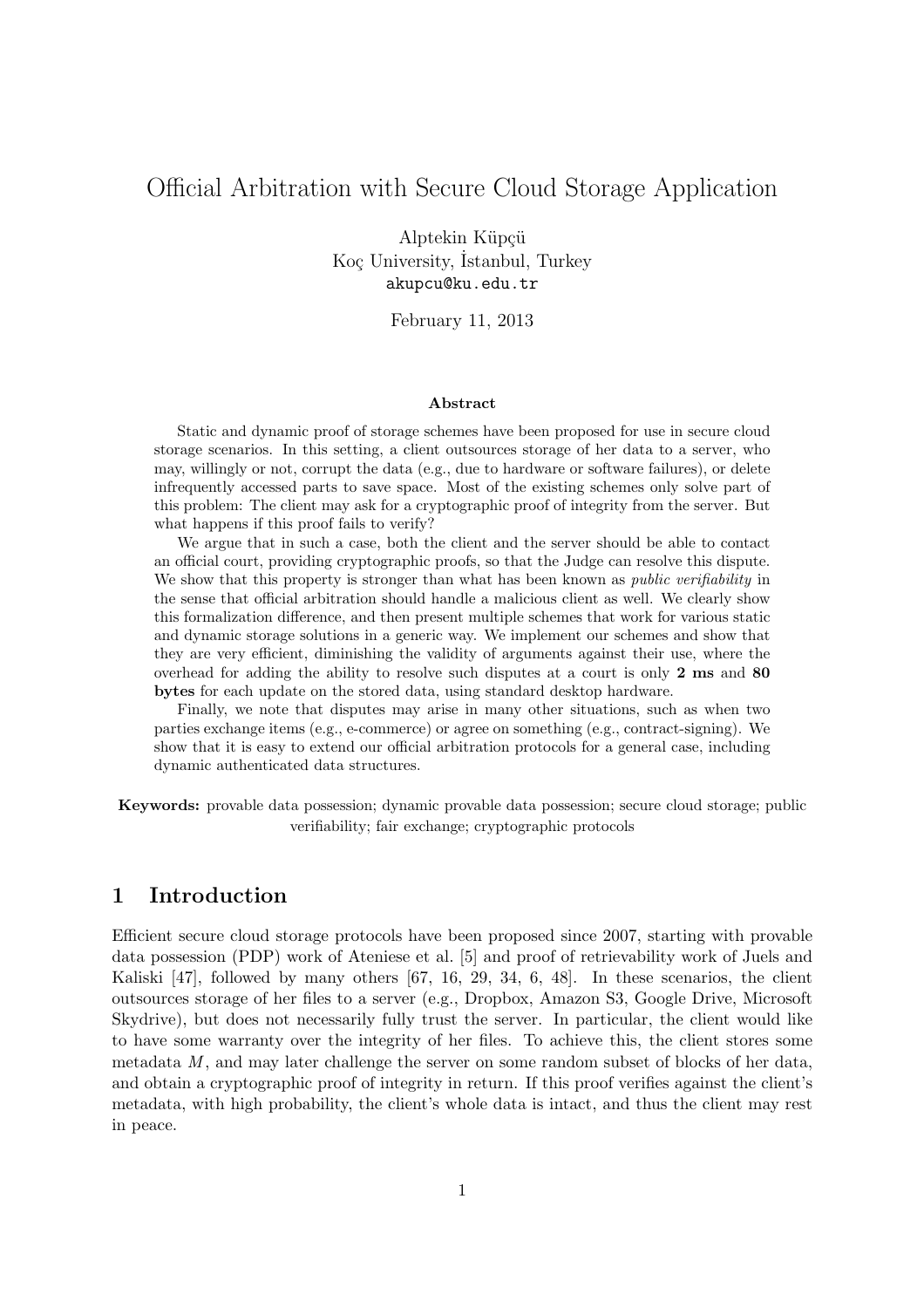The problem begins when the server's proof fails to verify. In this case, ideally, the client and the server should be able to resolve their dispute at a court. By obtaining cryptographic evidence from both parties, the Judge should be able to rule the correct decision. Previously, a related property named *public verifiability* has been proposed. Unfortunately, we show that public verifiability is not enough for the Judge to rule, by showing that a dishonest client may frame an honest server in the publicly-verifiable version of PDP (see Section 3). The main reason is that, public verifiability property was intended to enable third parties to perform verification, whereas in our model, the client is assumed to be potentially malicious, since there are potential monetary gains behind framing an honest server. For example, Amazon may offer a warranty in case of data loss, and a malicious client may want to obtain this warranty nevertheless. Note that such a new business model for cloud storage with warranty is desirable, since it may bring enterprise customers. Thus, we formalize official arbitration different from public verifiability to ensure that the resulting protocol can be used by the Judge officially.

Next, we observe that there is a generic and easy solution for this issue in the static setting. In a static setting, the client's data does not change over time (even by the client herself). The basic idea is to obtain the server's signature on the metadata *M* once when the file is uploaded. At this time, if the server's signature fails to verify, the client may assume that her files are not backed up. If the signature verifies, and later some dispute occurs, the client can present this metadata *M*, together with the server's signature on it, to the Judge. At this point, through the use of secure cloud storage proofs (i.e., the server's proof that the file is intact), the Judge can arbitrate between the client and the server.

When we move to the dynamic setting where the client herself updates her data (and thus the metadata), the straightforward generalization of the idea above leads to a very inefficient solution. We provide a scalable and efficient solution in Section 4, that works on almost all dynamic provable data possession (DPDP) scenarios defined by Erway et al.  $[37]$ <sup>1</sup>. We provide security proofs and performance measurements. We have implemented our protocols, and will be releasing the source code publicly.

We then extend our dispute resolution idea to other domains. Many cryptographic scenarios require a dispute resolution between participants. Additional examples include the electronic commerce setting [27, 28, 10, 54] where the buyer and the seller may be at a dispute, or an outsourced computation setting [9] where the boss and the contractor(s) may be disputing the correctness of the computation. We show how our official arbitration techniques can be generalized to provide dispute resolution in other cases.

**Related Work:** Some previous schemes offered a property called *public verifiability*, where the client makes some metadata public so that other users can verify the integrity of the client's data on the server [5]. Yet, those schemes cannot be used for official arbitration purposes, since the client may publish invalid metadata, and hence frame an honest server (see Section 3). The PDP model simply assumes the client is trusted; an assumption that does not hold in our scenario where the client has potential monetary gains from a dispute.

Shah et al. [68] provide an audit (i.e., public verifiability) method for a static storage scenario with zero-knowledge property (i.e., the file content is hidden from the auditor). Yet, their protocol is not optimistic (the Judge needs to be involved during the upload of the file).

Wang et al. initially proposed a public verifiability protocol where the Judge (TPA) needs to keep a long-term state for each client-server-file triple [70] but later provided a mechanism to arbitrate between the client and server without a stateful Judge [69]. They furthermore provided a novel batch audit mechanism. Unfortunately, their scheme applies on top of their own construction only, and hence is not general like ours. Furthermore, their arbitration requires

<sup>&</sup>lt;sup>1</sup>We will observe that our scheme works easily on any DPDP protocol that does not employ a secret key for verification.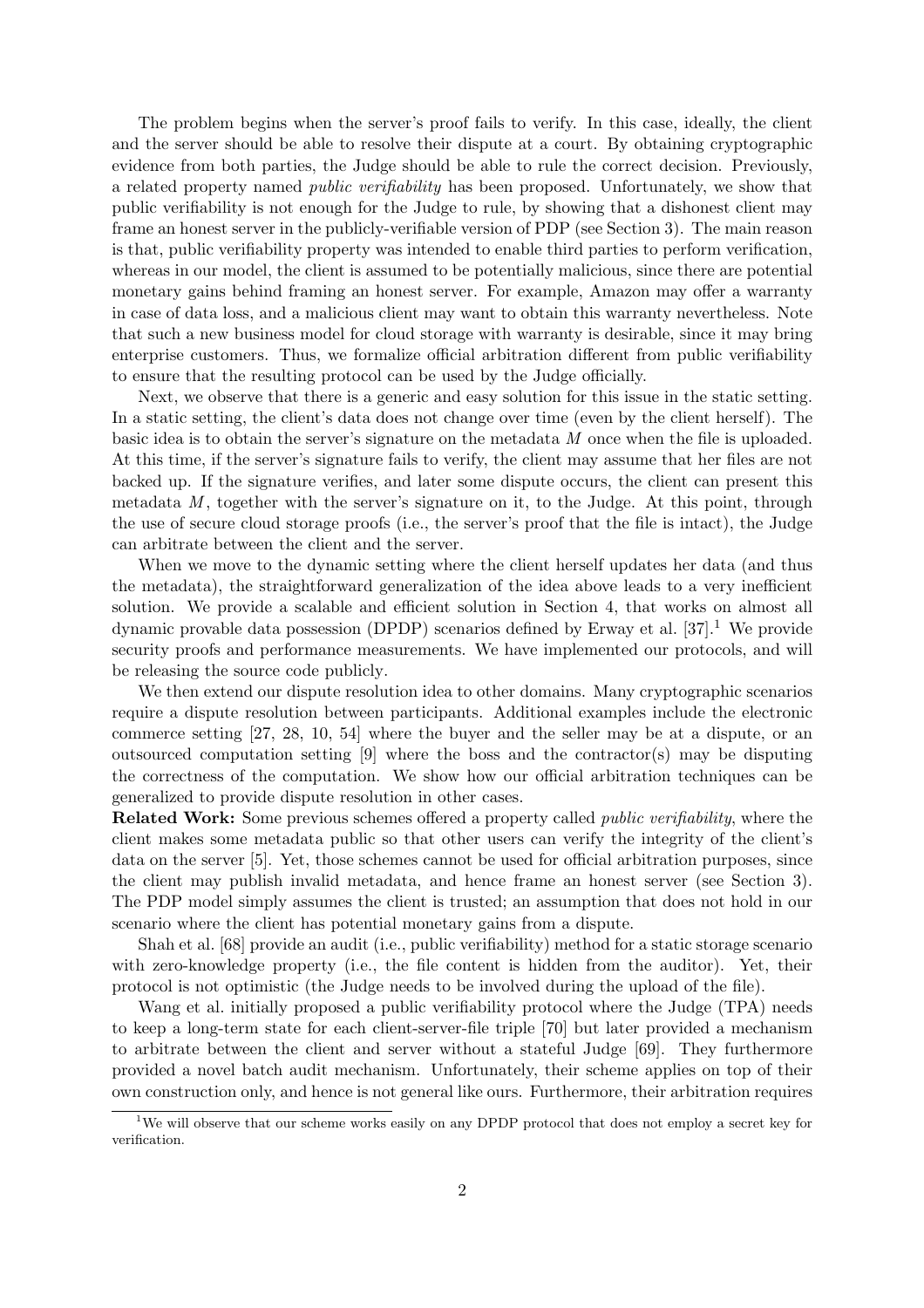bilinear maps and random oracle model, while no formal security definition is given. Actually, our arbitration mechanisms can also be applied on top of  $[70]$  with a very minor modification<sup>2</sup>, and our performance will be better. (In [69] authors obtain about 470ms overhead for individual audits, and 370ms overhead for batch audits on top of the underlying DPDP system. See Section 5 for our 2ms overhead.)

Recently, Zheng and Xu presented FDPOR [72], which claims to achieve dynamic proof of retrievability and fairness in the random oracle model. Unfortunately, their fairness definition fails to completely capture the case where a malicious client may frame an honest user. For example, using their fairness definition, one cannot show the attack on PDP that we show in Section 3. A better definition would state that if the server can prove integrity of the data to an honest client, then the server should also be able to prove integrity to the Judge (actually, their protocol does not achieve public-verifiability either).

Official arbitration, to the best of our knowledge, is a new formalization. Our schemes can be applied on top of *any* DPDP protocol where the client has no secret key, as defined by Erway et al. [37]. Note that, our schemes are the only schemes that can be used for official arbitration (not public verifiability) of any DPDP scheme, to the best of our knowledge. Therefore, in the performance section, we only compare two of our schemes. Furthermore, again to the best of our knowledge, our scheme in Section 3 is the only scheme that can be applied on top of any (static) PDP protocol to provide official arbitration.

**Contributions**: We provide the *first constructions of general-purpose arbitration schemes* that are applicable to various static and dynamic scenarios, and capable of performing fullyautomated arbitration by a Judge. Our model builds upon the DPDP model [37], and thus is applicable to a wide range of protocols. We believe, the addition of our scheme on top of DPDP protocols may **greatly enhance the use of secure cloud storage in enterprise settings**, since now the client and the server may resolve their disputes officially at a court, paying very low computation and communication overhead. Our solutions further have the following benefits:

- Our methods are *optimistic* in the sense that the trusted third party only gets involved in case of a dispute (similar to an *optimistic* fair exchange).
- Our method requires only  $O(1)$  expensive operations compared to a straightforward method which requires  $O(n)$  such operations when performed *n* times (e.g., for *n* updates over the stored data).
- *•* Our method improves efficiency of roughly 25000 updates from **7 hours** to **51 seconds** and from **610 MB** to **2 MB** for real workloads.
- *•* Our method's **per-update overhead** is roughly **2 ms** and **80 bytes**.

Our additional contributions include a generalization of official arbitration to other scenarios, with formal security definitions.

### **2 Definitions**

Arbitration first requires a claim *c* to be made. We assume the claim is something against *the Blamed* (denoted  $\mathcal{P}_B$ ). Once there is a claim, there must be (at least one) evidence *e* either supporting the claim, or falsifying it. We will call the party making the claim *the Claimer*

<sup>&</sup>lt;sup>2</sup>In their scheme, metadata signed by the client is stored at the server, therefore during the claim it needs to be sent to Judge by the server instead of the client. This is the only necessary modification.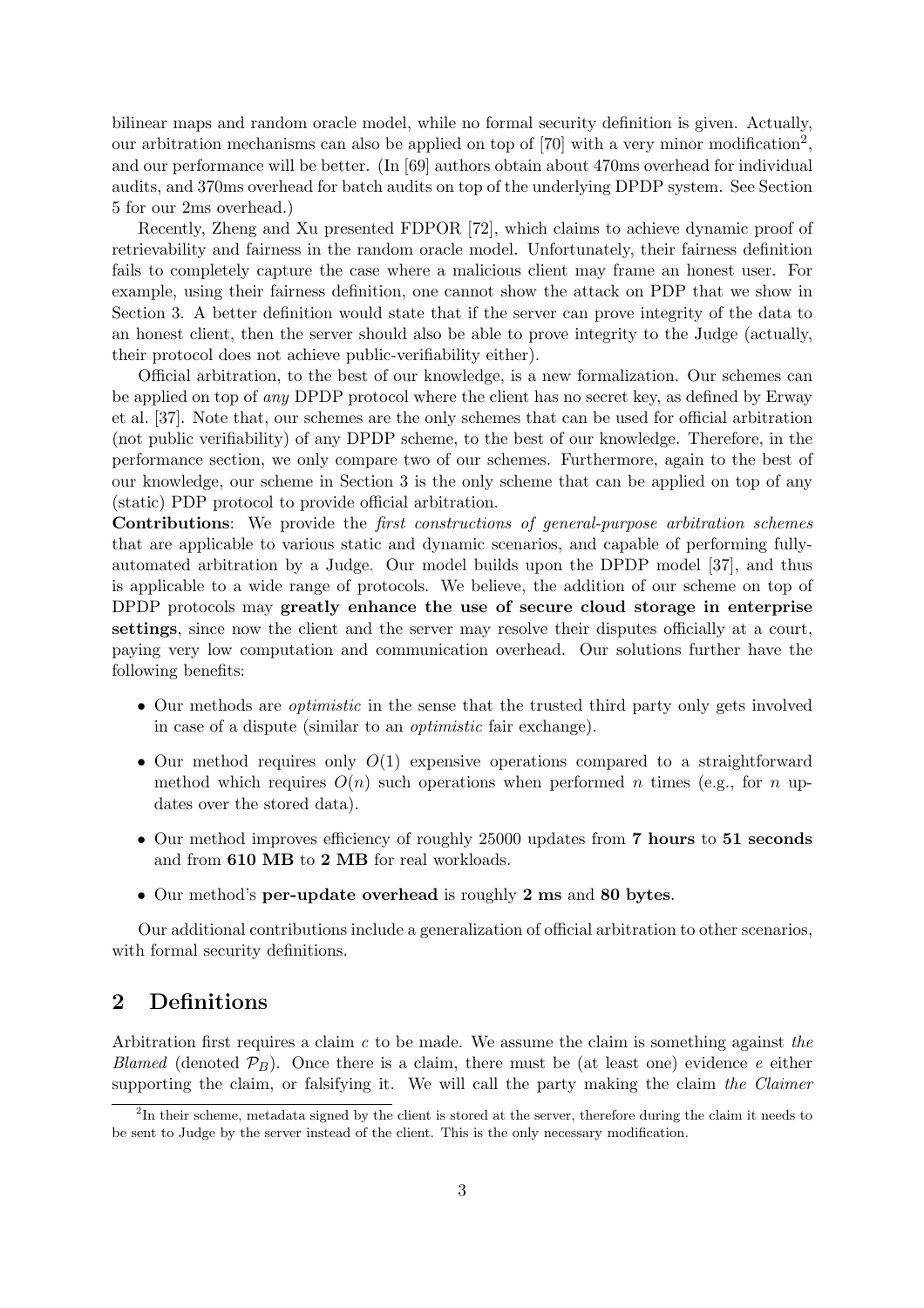(denoted  $\mathcal{P}_C$ ) and the party providing the evidence *the Responder* (denoted  $\mathcal{P}_R$ ). Depending on the scenario, these roles may be played by different parties, or sometimes an entity may play more than one of these roles. The arbitrating party will naturally be called *the Judge* (denoted  $\mathcal{J}$ ).<sup>3</sup>

**Definition 2.1** (Official Arbitration Scheme)**.** *An official arbitration scheme involves four parties: the Claimer*  $P_C$ *, the Blamed*  $P_B$ *, the Responder*  $P_R$ *, and the Judge J. The following (interactive) algorithms, as described below, will be executed by the responsible parties, in this order:* claim*,* request*,* prove*,* decide*.*

The protocol will start by the Claimer  $P_C$  running the following algorithm and sending the claim to the Judge. To allow for general claims to be made, the input to all the algorithms below include the entire state of the executor (even though we do not explicitly show state as an input):

 $clain() \rightarrow c$ : This probabilistic polynomial time (PPT) algorithm is executed by the Claimer to create a claim *c* using the current state of the Claimer. The claim *c* is assumed to inherently include information about the Blamed  $\mathcal{P}_B$ .

Normally, once the Claimer sends the claim to the Judge, one would expect the Judge to transfer the claim directly to the Responder. Yet, to allow for the cases where the Judge may want to hide some details of the claim from the Responder, or may send a related claim which is not exactly the same as the original claim *c*, we allow the Judge to process the claim using the following function:

 $\texttt{request}(c) \rightarrow c'$ : This PPT algorithm is executed by the Judge to use the given claim  $c$  to obtain a (related) claim  $c'$  to be forwarded to the Responder  $P_R$ .

Once the Responder receives this request from the Judge, (s)he is expected to respond with some evidence; either supporting the claim, or falsifying it. The algorithm used by the Responder is defined as follows:

 $\mathsf{prove}(c') \to e$ : This PPT algorithm is executed by the Responder upon receipt of the claim  $c'$ from the Judge. The resulting evidence *e* is sent back to the Judge.

To make it more clear and precise, we shall analyze the prove algorithm in two cases: The case where the resulting evidence is a *supporting evidence*, and the case where the resulting evidence is a *falsifying evidence*. For example, if the Claimer and the Responder are the same party, then the evidence is expected to be a supporting evidence to the claim. Similarly, when the Responder and the Blamed are the same party, we expect the evidence to be a falsifying evidence. We now analyze both cases.

**Supporting Responder:** Here we consider the case where the Responder is supporting the Claimer. It may be the case that the Responder is the Claimer himself (i.e.,  $\mathcal{P}_R = \mathcal{P}_C$ ), or some other party supporting the Claimer. The algorithm used by the Supporting Responder is the following:

 $\text{prove}_S(c') \to e$ : This PPT algorithm produces a *supporting* evidence *for* the claim.

<sup>3</sup> In general, the arbitrating party may be also called *the Arbiter*, but we will reserve that keyword for the arbitrating party in optimistic fair exchange protocols .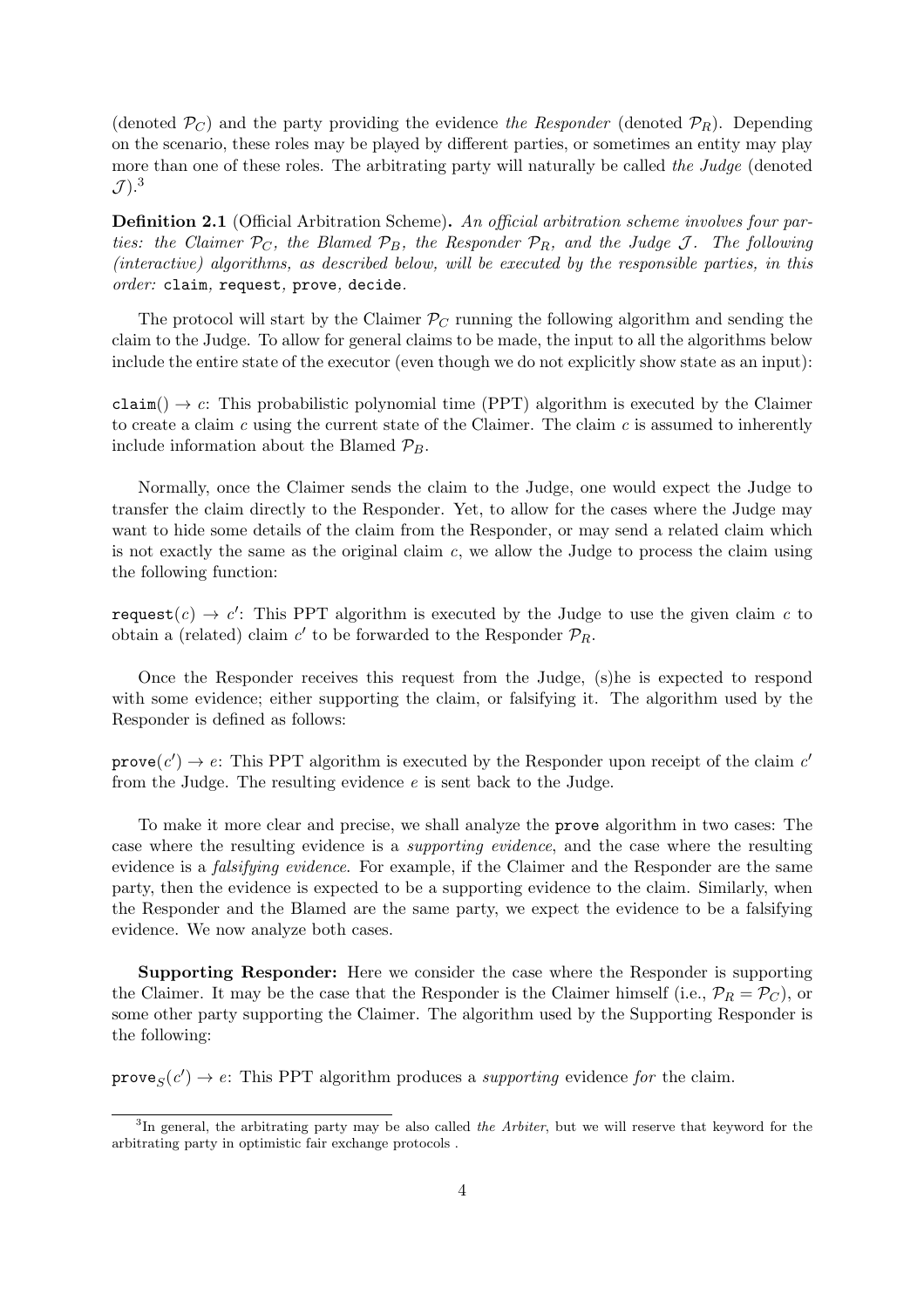**Falsifying Responder:** Here we consider the case where the Responder is falsifying the claim made by the Claimer. It may be the case that the Responder is the Blamed herself (i.e.,  $P_R = P_B$ ) therefore defending herself, or some other party supporting the Blamed by falsifying the claim. The algorithm used by the Falsifying Responder is the following:

 $\text{prove}_F(c') \to e$ : This PPT algorithm produces a *falsifying* evidence *against* the claim.

Note that the Responder may be a party completely outside the claim  $(\mathcal{P}_R \neq \mathcal{P}_B \land \mathcal{P}_R \neq \mathcal{P}_C)$ , but still helping the Blamed by providing a falsifying evidence (via  $\text{prove}_F$ ), or helping the Claimer by providing supporting evidence (via  $\text{prove}_S$ ). In such cases, the Claimer will be the Judge's proxy for the Supporting Responder, and the Blamed will be the Judge's proxy for the Falsifying Responder, just as in the real courts. We may use prove notation when it is clear from the context whether the Responder is supporting or falsifying the claim.

Finally, based on the claim and the evidence given, the Judge must decide whether or not the claim holds, and detect the guilty party. The decision algorithm and its possible outputs are explained below:

 $\text{decide}(c, e) \rightarrow \{O, C, B, N\}$ : This PPT algorithm is run by the Judge to decide the case based on the evidence provided for, or against the claim. The algorithm may output the following:

- O: This output means that everything is OK and no further action is necessary.
- C: This output signals that the malicious Claimer  $P_C$  is trying to frame the honest Blamed  $\mathcal{P}_B$ . In this case, the Claimer may be punished.
- B: This output signals that the claim against the Blamed *P<sup>B</sup>* holds. In this case, the Blamed may be punished.
- N: This output signals that no single cheating party can be identified.

Model: Even though we have not explicitly specified, we allow the algorithms to be interactive algorithms (e.g., the processing of evidence may require multiple interactions with the Responder). Furthermore, the Judge may have a setup algorithm that may be used to generate keys to be used by other parties to communicate with the Judge, or to perform other necessary setup. We make no assumptions about the communication model except that we assume the claim and the evidence will eventually reach the Judge intact, and the adversary cannot prevent this.

#### **2.1 Security Definitions**

Intuitively, security of an official arbitration scheme should be based on the claim's validity and the Judge's decision. A claim is **valid** if and only if<sup>4</sup> either one of the following two conditions hold:

- 1. A valid supporting evidence is provided.
- 2. All falsifying evidence provided is invalid.

Similarly, a claim will be called **invalid** if and only if<sup>4</sup> either one of the following two conditions hold:

<sup>&</sup>lt;sup>4</sup>This is not necessarily an *if and only if* condition in real life. But defining it this way helps automating the decision process for cryptographic applications, without affecting the results shown in this paper.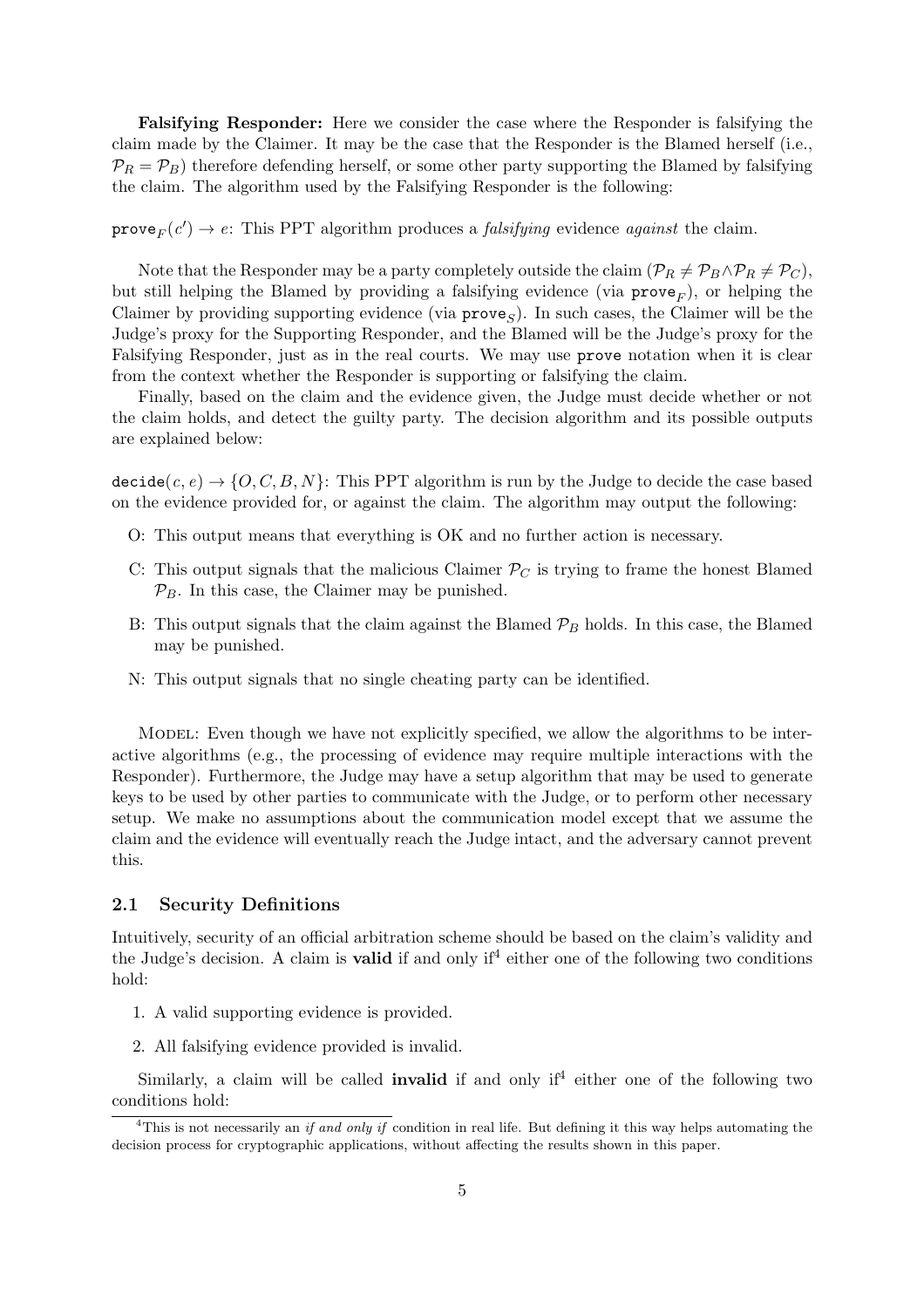- 1. A valid falsifying evidence is provided.
- 2. All supporting evidence provided is invalid.

The security definitions of official arbitration schemes will be based on the observations and definitions above. For the sake of simplicity, we will separate the security definitions for the case where we have a Falsifying Responder from that of the case where we have a Supporting Responder. We will start with the case with the Falsifying Responder, and use  $\mathbf{prove}_F$  to denote the Responder's algorithm.

**Definition 2.2** (Secure Official Arbitration with Falsifying Responder)**.** *An official arbitration scheme with a Falsifying Responder is secure if and only if the following two conditions hold:*

*1. ∀c that is a valid claim, ∀ evidence e,*

$$
Pr[{\sf decide}(c, e) \rightarrow \{B\}] = 1 - neg(k)
$$

2.  $\forall c$  that is an **invalid** claim,  $\exists$  evidence e output through the process request(c)  $\rightarrow$  $c'$ , prove<sub>*F*</sub>( $c'$ )  $\rightarrow$  *e run by the Judge and the Responder, respectively,* 

$$
Pr[{\sf decide}(c, e) \rightarrow \{B\}] = neg(k)
$$

*where the probabilities are taken over the random choices of the Judge and the Responder, and the neg*(*k*) *is a negligible function over some security parameter k of the system which depends on the claim c (and the Judge's setup).*

The definition formally states that no valid claim should be falsifiable with any evidence, except with negligible probability. Similarly, for any invalid claim, there must be a falsifying evidence that convinces the Judge that the Blamed is innocent, so that the Judge wrongly punishes the Blamed only with negligible probability. Note that the definitions are based on the end result of the decide algorithm, not the process itself.

Next, we will define security for official arbitration where the Responder is providing supporting evidence, and thus use  $\text{prove}_S$  to denote the Responder's algorithm.

**Definition 2.3** (Secure Official Arbitration with Supporting Responder)**.** *An official arbitration scheme with a Supporting Responder is secure if and only if the following two conditions hold:*

*1.*  $∀c$  that is a **valid** claim,  $∃$  evidence e output through the process request(c) →  $c'$ , prove<sub>*S*</sub> $(c') \rightarrow e$  *run by the Judge and the Responder, respectively,* 

$$
Pr[\texttt{decide}(c, e) \to \{B\}] = 1 - neg(k)
$$

*2. ∀c that is an invalid claim, ∀ evidence e,*

$$
Pr[{\tt decide}(c, e) \rightarrow \{B\}] = neg(k)
$$

*where the probabilities are taken over the random choices of the Judge and the Responder, and the neg*(*k*) *is a negligible function over some security parameter k of the system which depends on the claim c (and the Judge's setup).*

This definition formalizes the idea that the Responder should be able to convince the Judge using a supporting evidence to any valid claim (except with negligible probability); whereas for any invalid claim, no supporting evidence will help validating the claim, so that the Judge wrongly punishes the Blamed only with negligible probability.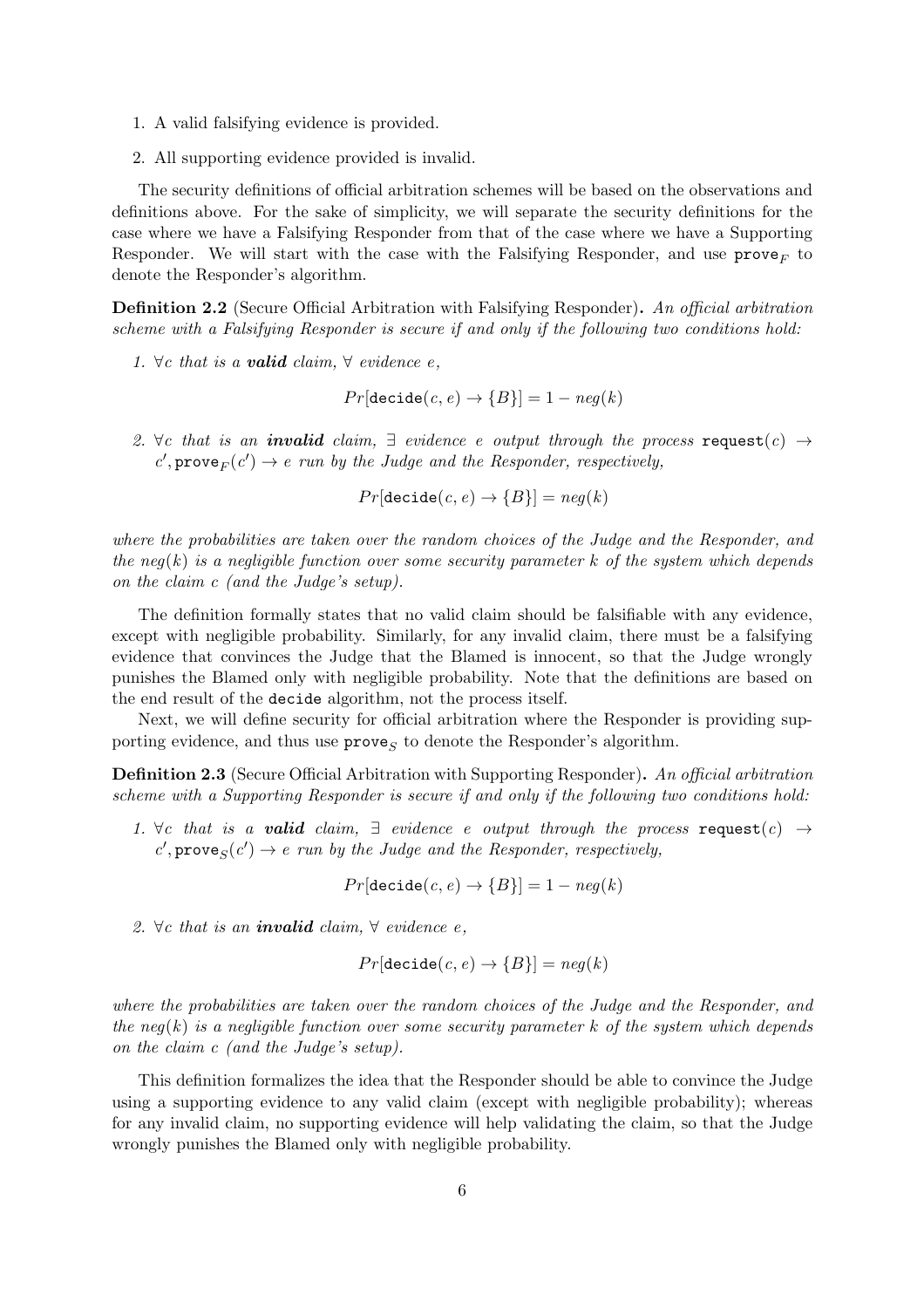**Definition 2.4** (Invalid-Claim-Punishing Official Arbitration Scheme)**.** *An alternative formulation to the case of an invalid claim of both definitions may instead require*  $Pr[{\text{decide}}(c, e) \rightarrow {\text{encide}}(c, e)]$  ${C}$ <sup>[</sup> $C$ <sup>]</sup> = 1 *− neg*(*k*)*, suggesting that the Claimer*  $P_C$  *is trying to frame the honest Blamed*  $P_B$ *,* and thus the Claimer should be punished for keeping the Judge busy with such a case. We will *call schemes satisfying this property invalid-claim-punishing official arbitration schemes.*

Note that our definitions assume that the security parameter *k* depends on the claim *c* for the sake of generality. When we see example scenarios, it will be clear from the context what *k* denotes. Moreover, note that we used the same negligible function notation in the definitions for simplicity, yet in reality a different negligible function may be used for each probability, or a proper inequality may be used instead (i.e.,  $\geq 1 - neg(k)$  and  $\leq neg(k)$ ).

Furthermore, normally, one would expect that the Responder has a single chance to respond, and the evidence provided in that single response would let the Judge decide that the claim is either valid or invalid (this prevents unlimited rounds of trying to provide a useful evidence). Therefore, we need that any proposed official arbitration scheme must provide a prove algorithm that can output "the correct" evidence. Then, the basic decide algorithm would validate or invalidate the claim by checking only a single evidence. If the evidence supports or does not falsify the claim, then the claim would be deemed valid, and if the evidence falsifies or does not support the claim, then the claim would be deemed invalid. Therefore, **in any official arbitration scheme, it is extremely important that the** prove **and** decide **algorithms have matching semantics**.

Lastly, it would be possible to extend the above case, where the Responder has a single chance to respond, to a more interactive response sequence. If decide and prove are allowed to be *interactive* algorithms, then such a scenario may be realized. Moreover, it is possible to imagine **multiple responders, some of whom being Supporting Responders and some others being Falsifying Responders**. In such a setting, the Judge may choose to take the majority opinion. Yet, there are big risks associated with such distributed settings. As one example, it has been shown that having multiple trusted entities in an optimistic fair exchange protocol may completely destroy fairness under certain conditions [51]. Therefore, we keep this complicated setting outside the scope of this paper and leave it as future work.

**Notation:** Throughout the paper, we will denote a signature by a party *P* on a value *x* as  $sign<sub>P</sub>(x)$ . If we are talking about fair exchange of items, we will name the trusted third party (TTP) as the *Arbiter*. If we mean an official arbitration, then we will call the TTP the *Judge*. The notation  $VE_{Arb}(value; label)$  denotes a verifiable encryption under the public key of some TTP (e.g., Arbiter) of the *value* such that it can be verified without decrypting that the *value* satisfies some requirement (e.g., when an Endorsed E-Cash coin [23] is encrypted using Camenisch-Shoup verifiable escrow [24], then it can be verified whether or not the escrow contains a valid coin without revealing the coin), together with a public *label* stating any conditions and information about when the TTP should decrypt the verifiable escrow (e.g., the label can say that the TTP should decrypt this verifiable escrow only when a party *P* provides a valid signature on x.). A negligible function  $neg(k)$  is smaller than  $1/poly(k)$  for any polynomial function  $poly(k)$  in  $k, \forall k > k_0$  where  $k_0$  is a constant. Full definitions for underlying DPDP protocols may be found in the Appendix.

## **3 Arbitration for Static Storage**

In static PDP schemes, there is an initial protocol between the client and the server where the client uploads her (encoded) data *F* to the server, while keeping some small metadata *M* locally [5, 67]. After this initial upload, the client can challenge the server to check the integrity of her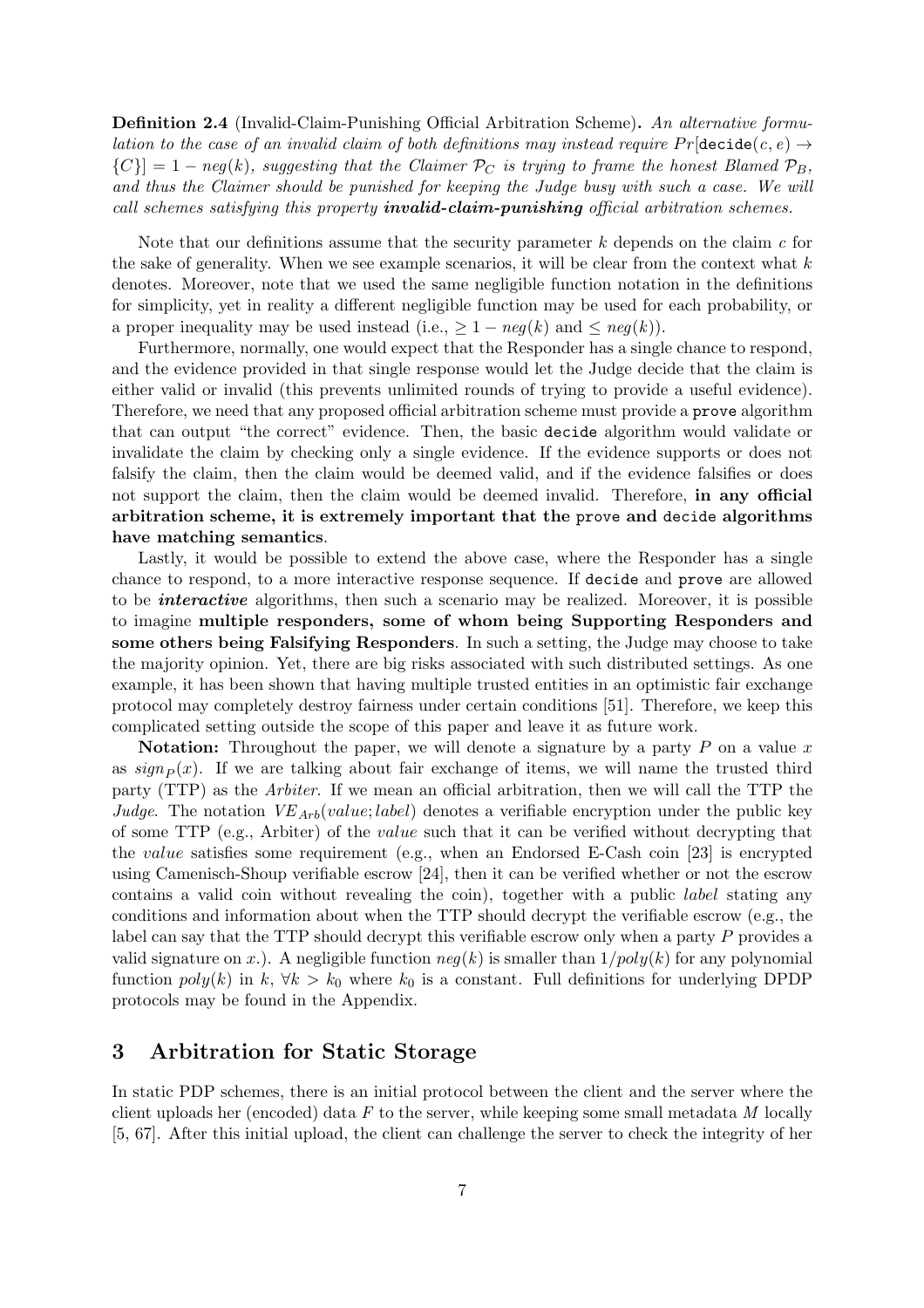data, and the server returns a proof. If the proof verifies, the client rests assured that her data is still intact (with some high probability). Otherwise, the client has caught the server cheating, and hence needs to resolve this issue officially at a court.

**Public verifiability does not imply arbitration by a Judge**: To provide a concrete example, we shall build upon the publicly-verifiable PDP scheme by Ateniese et al. [5]. Unfortunately, even though their public verifiability extension can possibly be used among collaborators reaching the same data, it cannot be used officially. This is because the client publishes a secret value  $v$ , which is the key for the pseudo-random function used, after uploading the file. At this point, a malicious client may publish an incorrect value, and hence all public verifications will fail even if the server is honest. Note that the main reason is that PDP-type schemes assume the client is honest, and thus do not consider the attack we just showed. Yet, this is a very realistic attack that must be addressed in practice. For example, a client may try to frame Amazon and obtain money in return. On the other hand, Amazon may like to offer such a provable service with possible warranty to bring enterprise customers. Once official arbitration is possible, it will be beneficial to both the service provider and the customers.

This framing issue can be addressed, in a generic manner, using a fair exchange protocol [15, 39, 3, 4, 8, 7, 52, 53, 57, 59, 10] and proper arbitration. Indeed, just a digital signature [45, 44] will be enough for the static storage case. To address this framing attack, we require that the server signs the proper metadata on top of this publicly-verifiable PDP scheme. In particular, the value *v* must be included as part of the metadata signed, along with other PDP metadata (i.e., the RSA group values  $N, g, e$ ) [5]. Note that this metadata (call it  $M = N, g, e, v$ here) now completely enables challenge verification by a third party.

The proposed modification to the publicly-verifiable PDP protocol [5] is the following: After the initial upload and the client made the  $v$  value public, the server checks for correctness of  $v^5$ and sends the client his signature on the metadata  $sign_S(M)$ . If the signature does not verify with the  $N, g, e, v$  values known by the client, the client must assume that the upload failed and her data is not backed-up. Otherwise the protocol has succeeded, and the signature can be used for arbitration in case of a dispute.

**We require only minimal additions to PDP-type static protocols**: namely, the verification and signing of the metadata by the server, as described above. Now, if, during the challenge-response part of the PDP protocol, the proof fails to verify, then the client must contact the Judge for arbitration. The client presents the metadata  $M$ , together with the server's signature on it  $(sign_S(M))$  as evidence. The Judge decides as follows:

- If the supporting evidence contains a valid signature on the metadata *M*, which is verified using the public key of server in a trusted public-key infrastructure (PKI), then the Judge requests an integrity proof from the server. The server needs to run the PDP response algorithm and send the resulting proof as evidence. If the proof does not verify using the metadata *M* , then the Judge outputs *B*, deciding that the server did not keep the client's data intact, and punishes the server accordingly.
- Otherwise, if the signature in the supporting evidence does not verify, or the PDP proof verifies, then the Judge outputs *C* and possibly punishes the client for taking her time for an invalid claim.

<sup>5</sup>We do not have enough space to re-present the details of the publicly-verifiable PDP protocol [5]. But, the server can check to see if  $T_{i,m}^e \stackrel{?}{=} h(w_v(i))g^m \mod N$  using only the values known to him. Similarly, in publicly-verifiable Compact POR [67], the server must verify the signature on  $t_0$  and check if  $e(\sigma_i, g) \stackrel{?}{=}$  $e(H(name||i)\Pi_{j=1}^s u_j^{m_{ij}}, v)$  using only the values known to him. Since this is a one-time operation, it is acceptable for the server to check every block in both protocols.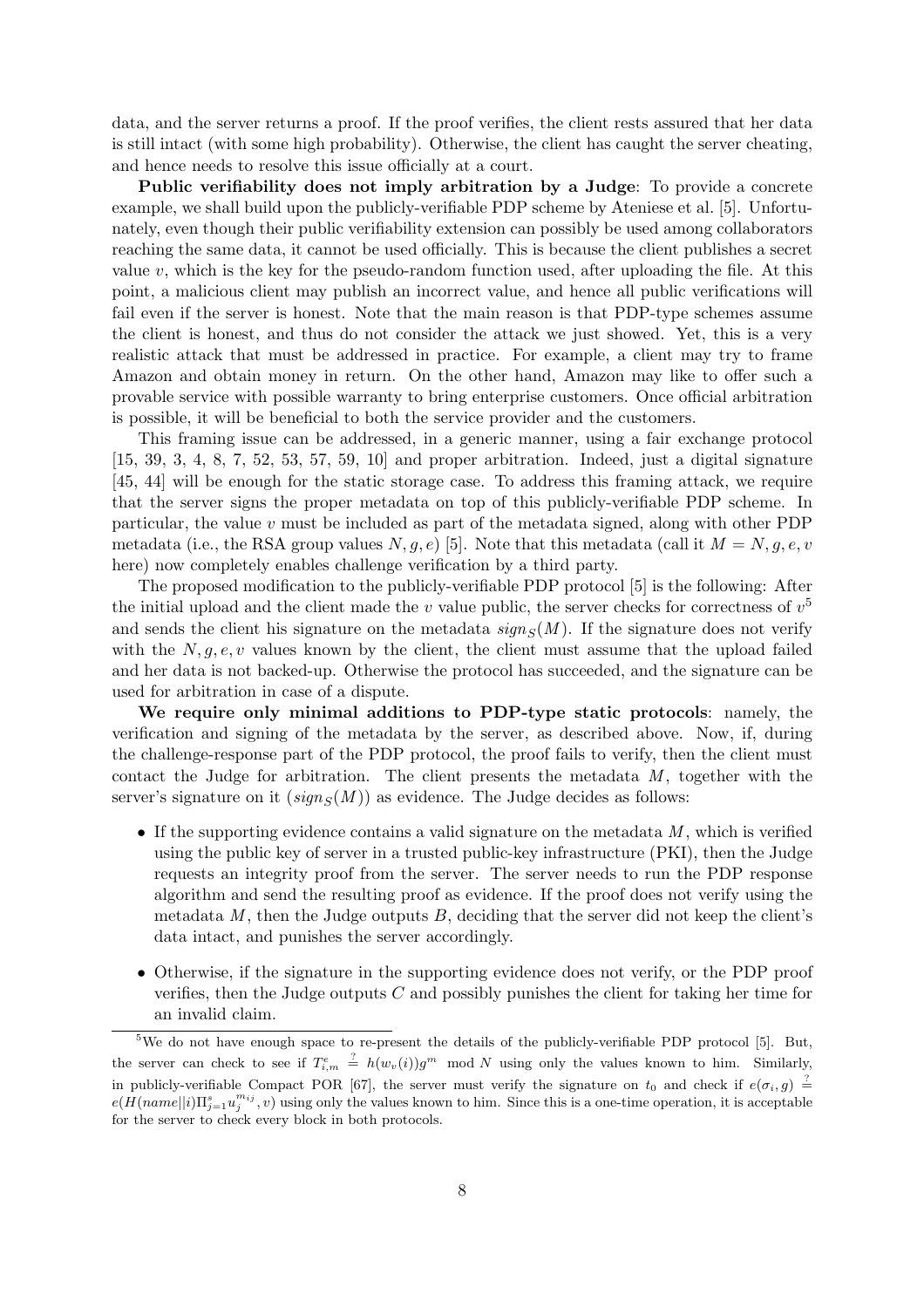In general, our protocol can be applied on top of *any* PDP scheme that uses no secret keys. This is an intuitive requirement that the client need not keep secrets so that a third party can also perform challenge verification properly. For example, the publicly-verifiable PDP [5] and the publicly-verifiable Compact POR [67] use no secrets after setup. However, although no scheme known by us uses them, it may be possible to perform third-party verification even when the client keeps some secret values by using costly primitives such as commitments [65, 38, 30] and zero-knowledge proofs [43, 42, 11], as well as secure multi-party computation schemes [71, 41, 14, 25, 26]. Even though the simplicity of our scheme is astonishing, this issue has not been discussed before, and its difference from public verifiability was not known to be shown. Lastly, we assume a PKI contains the server's signature verification key. Since the server is a well-known entity (e.g., Amazon), this is a realistic argument. For cases where PKI is not available, we present a solution in Section 4.3.

**Theorem 3.1.** *If the digital signature scheme used is secure against existential forgery [44], and the PDP scheme used is secure [5], then the scheme above provides secure official arbitration for PDP.*

*Proof.* **Invalid-Claim case:** A claim is invalid under two conditions (note that the server is the Blamed):

(1) There is no storage agreement between the client and the server, hence the server did not sign *M* . In this case, the Judge will output *B* with only negligible probability since otherwise the Supporting Responder –the client– who outputs  $sign_S(M)$  as evidence can be used to break the security of the signature scheme using a straightforward reduction.

(2) There is a storage agreement between the server and the client, but the server did not violate the terms (i.e., has not corrupted the client's data). In this case, the Falsifying Responder –the server– can return a valid PDP proof due to the *correctness* of the PDP scheme used. Thus, again, the Judge will not decide *B*.

**Valid-Claim case:** If the claim is valid, this means the server has signed *M* , and corrupted the client's data. For the sake of contradiction, assume the Judge still decides that the server is innocent with non-negligible probability. This is only possible if the server can still output a verifying proof to the Judge's challenge with non-negligible probability. Then we can use the server to break the security of the underlying PDP scheme [5].<sup>6</sup>

The security parameter *k* will be the security parameter of the signature scheme used for the invalid-claim case, and the security parameter of the underlying PDP scheme for the valid-claim case. Actually, the scheme is an **invalid-claim-punishing official arbitration scheme** since the decision may be *C* in case of an invalid claim.  $\Box$ 

## **4 Arbitration for Dynamic Storage**

In this section, we shall present two schemes. The first scheme will be a generalization of the idea for static schemes, but will be inefficient. In the second scheme, we will make use of the fact that a Judge is available to resolve the disputes between the client and the server, thereby providing a much more efficient scheme. We will compare these two approaches in Section 5. Throughout, we shall refer to the client as *C* and the server as *S*.

As in PDP-type schemes, DPDP schemes also have an initial protocol between the client and the server where the client uploads her (encoded) data *F* to the server, while keeping

 $6$ We need to note that PDP schemes provide a security level that requires the malicious server to succeed with a very small probability p, which may not necessarily be negligible in the mathematical sense. For the best explanation and result, we direct the reader to Compact POR [67] and Section 5.9.2 of [49, 50].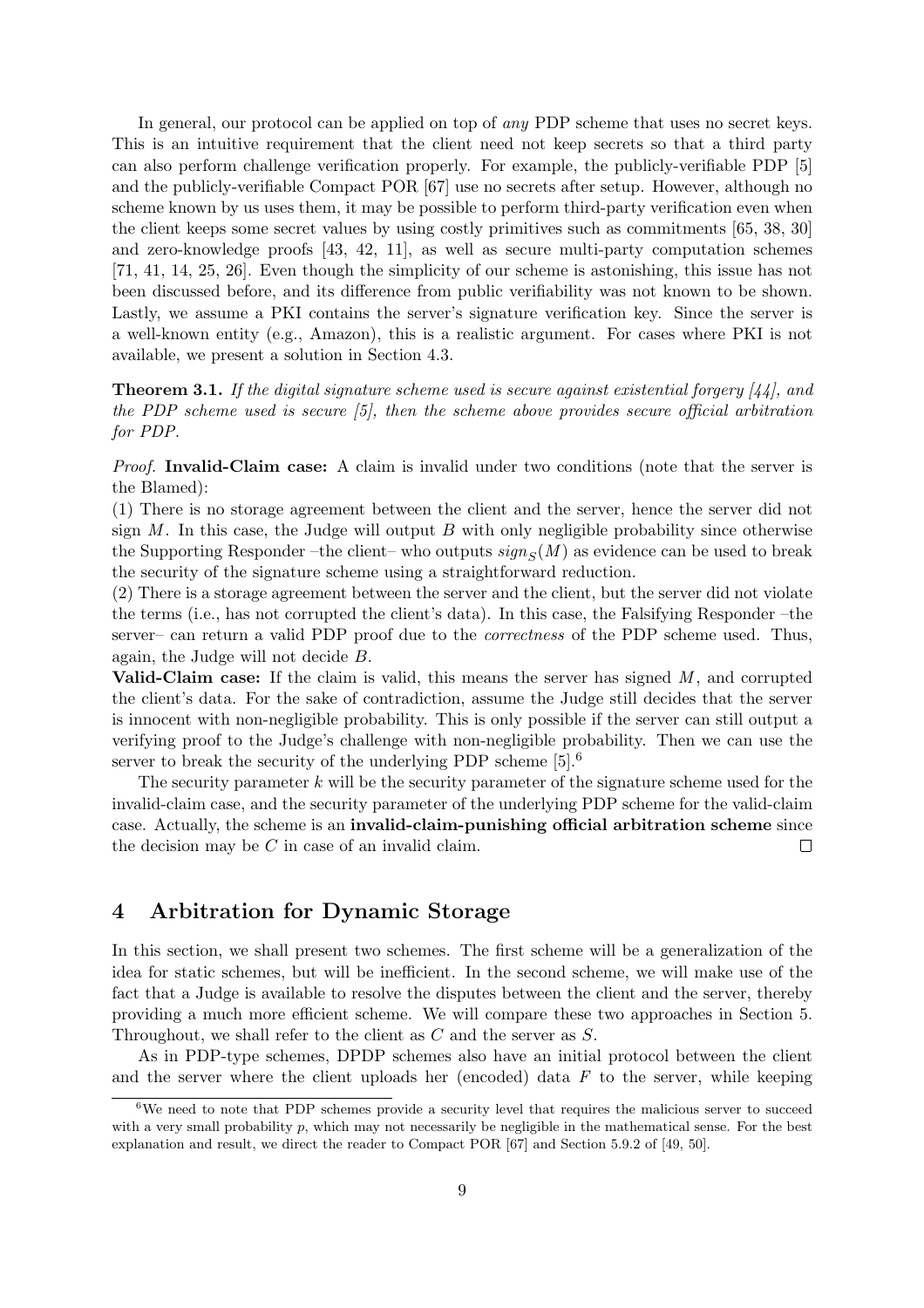some metadata *M* [37]. Later, with each update to the client's data, there is another protocol performed by the client and the server using PrepareUpdate*,* PerformUpdate*,* VerifyUpdate algorithms. The integrity verification follows the Challenge*,* Prove*,* Verify protocols, where the Prove protocol is run by the server, and Challenge*,* Verify protocols are run by the client (or the Judge in our case), as defined by Erway et al. [37]. For the sake of completeness, we include these algorithms in the Appendix. To use our solutions on top of any DPDP scheme<sup>7</sup>, we require the following outlined changes:

- An (optimistic) agreement protocol (i.e., fair signature exchange protocol) must be performed during the initial upload of the (encoded) file. If this agreement fails, the client should assume that the upload failed.
- *•* An (optimistic) *dynamic* agreement protocol must be performed during each data update (this may or may not be done via a fair signature exchange protocol, as we will discuss). If there is a problem with the agreement, the client must contact the Arbiter. If an agreement during an update request failed, the client must assume that the file is not updated, and –in the best case– it is in the shape defined by the last successful agreement.
- If, at any point in the DPDP scheme the proof sent by the server fails to verify, the client contacts the Judge for arbitration.

We do not require any changes to the core DPDP protocol. We only provide additional message exchanges and dispute resolution strategies on top of any DPDP scheme<sup>7</sup>. Therefore, we envision that our official arbitration solution will be easy to deploy and use, compatible with any underlying scheme.

#### **4.1 Inefficient Scheme**

Following the outline above, the most basic idea would be to use an optimistic fair exchange protocol (e.g., [3]) whenever we require an agreement between the client and the server. Both parties will be holding counter values, initialized to some agreed-upon value (e.g., zero). Furthermore, the counters are assumed to be monotonic, and all the information about the counters (i.e., initial value, increments/decrements) are known to the Judge. For the sake of simplicity, in our presentation, we shall assume that the counters are initialized to 0, and are monotonicallyincreasing with uniform increments of 1. We will denote the counter value kept at the client using *ctrC*, and that kept at the server using *ctrS*.

In the dynamic scenario, with each update that the client performs on her data, the metadata also changes accordingly. Thus, a new agreement on this metadata must be made, by running a fair contract signing protocol (e.g., [3]). With each update, the client and the server exchange the following values fairly (after incrementing the counters):  $sign_C (ctr_C)$  and  $sign_S(M,ctr_S)$  where  $ctr<sub>C</sub> = ctr<sub>S</sub>$ . If the fair exchange completes successfully, then the client now has the signature of the server  $sign_S(M, ctr_S)$  on the metadata associated with the latest update/counter, and the server has the signature of the client  $sign_C(ctr_C)$  on the latest counter.<sup>8</sup>

Now, if the proof does not verify, the client contacts the Judge, and presents the latest metadata *M*, counter  $ctr_C$ , and the server's signature  $sign_S(M, str_S)$ . The Judge then performs the following actions:

<sup>&</sup>lt;sup>7</sup>Any DPDP scheme where the updates, challenges, and verification requires no secrets.

<sup>8</sup>The client's signature need not include the metadata again; it is enough if the server signs it. Moreover, in practice, these signatures must include some more details about the contract between the client and the server, e.g., some identifier.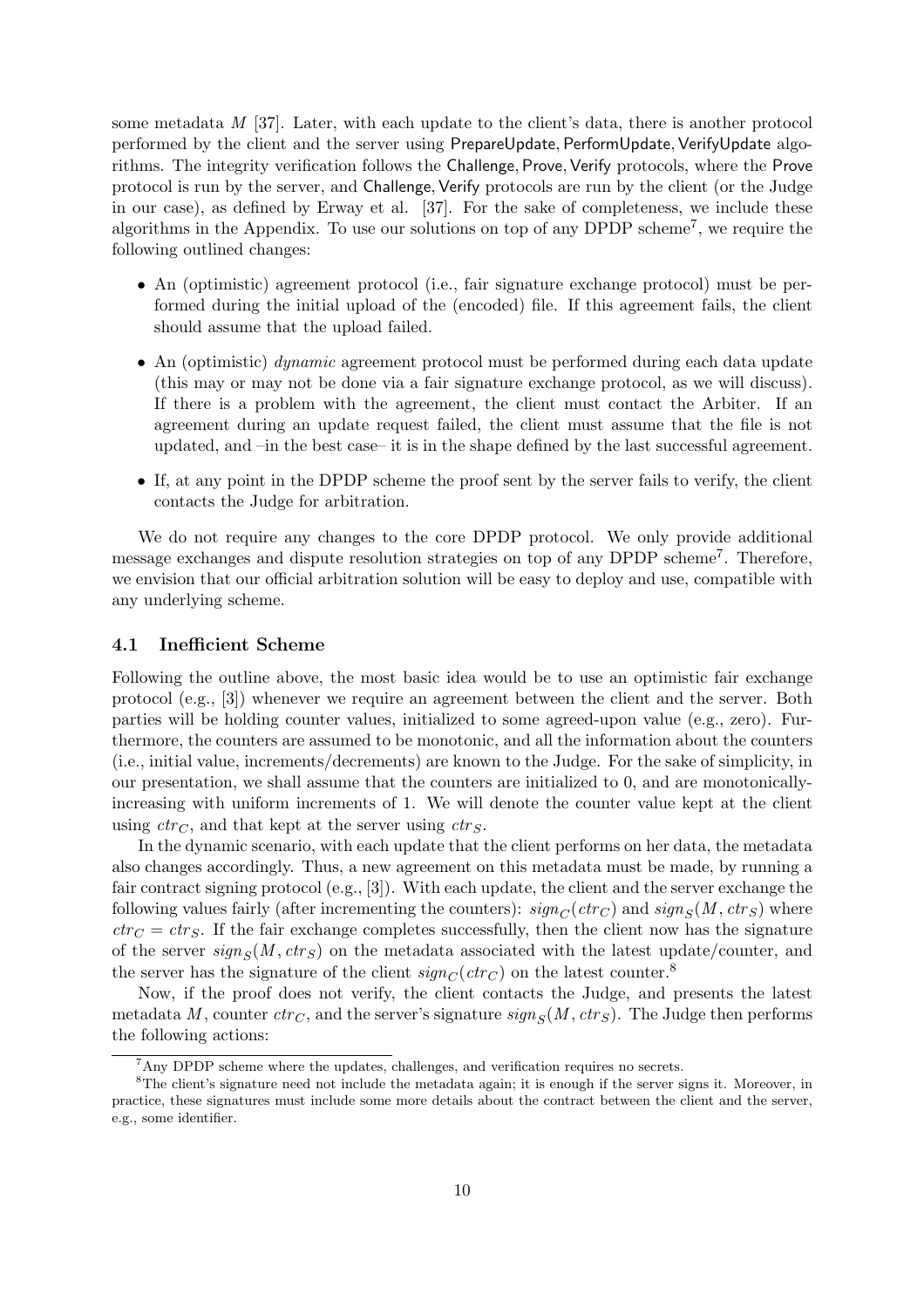- 1. The Judge checks the signature of the server. Since the server is expected to be a wellknown entity, we may assume his public key is in some trusted PKI. If the signature is invalid, the Judge may punish the client for taking her time for an invalid claim. If the signature is valid, the Judge proceeds.
- 2. The Judge requests the client's latest signature from the server. The server replies with  $sign_C(ctr_C)$ . For now, assume the client's public key is also in the PKI (we will relax this in our Efficient Scheme). If this signature does not verify, the Judge may punish the server; otherwise she proceeds.
- 3. If the counters match  $(ctr_C = ctr_S)$ :
	- (a) The Judge runs the Challenge algorithm of the underlying DPDP protocol, and sends the challenge to the server. The server runs the Prove algorithm and returns the proof.
	- (b) The Judge checks the proof sent by the server against the metadata *M* that was signed by the server using the Verify algorithm of the underlying DPDP protocol. If the proof verifies, then the data is intact, and the Judge may punish the client for taking her time for an invalid claim.
	- (c) If the verification fails, then the server is guilty, and is punished accordingly.
- 4. If there is a mismatch in counters, we have the following cases:
	- (a)  $ctr<sub>S</sub> > ctr<sub>C</sub>$ : The server is cheating by trying to replay an old signature from the client. Punish the server.
	- (b)  $ctr_C > ctr_S$ : The client is cheating by trying to replay an old signature from the server. Punish the client. Note that if the fair signature exchange failed, then the client should have contacted the fair exchange Arbiter for resolution first, not the Judge, since this is not necessarily a storage problem. Normally, with a failed fair exchange of signatures (even after trying to resolve with the Arbiter), the client should not assume the server holds the latest updated version.

**Theorem 4.1.** *If the digital signature scheme used is secure against existential forgery [44], and the signatures are exchanged using an (optimistic) fair exchange protocol [3], and the DPDP scheme used is secure [37], then the scheme above provides secure official arbitration for DPDP.*

*Proof.* If a fair signature exchange failed, the participants must contact the Arbiter of the fair exchange protocol to resolve their issue first, and assume the latest update did not take place.

Assuming the signature exchange completed fairly, both parties have signatures of each other, which means ideally  $ctr_B = str_C$  in the given evidence. If instead  $ctr_B \neq str_C$ , then one of the parties is trying to use an older version. The smaller counter value will denote an older version (assuming a *monotonically-increasing counter* ), and the corresponding party will be punished as described in the decide algorithm.

If, on the other hand, a malicious party tries to trick the Judge's decision algorithm to punish an honest party, then (s)he needs to generate a signature of the honest party on a counter value that is larger than any one of the signatures the malicious party has received. If (s)he succeeds with non-negligible probability, then (s)he can be used to break the security of the signature scheme in a reduction. Thus, we can conclude that the Judge will decide wrongly only with negligible probability for the counter mismatch case, as required. For the case where the counters match, we have two options:

**Invalid-Claim case:** If the claim is invalid (the server is still keeping the data intact), then,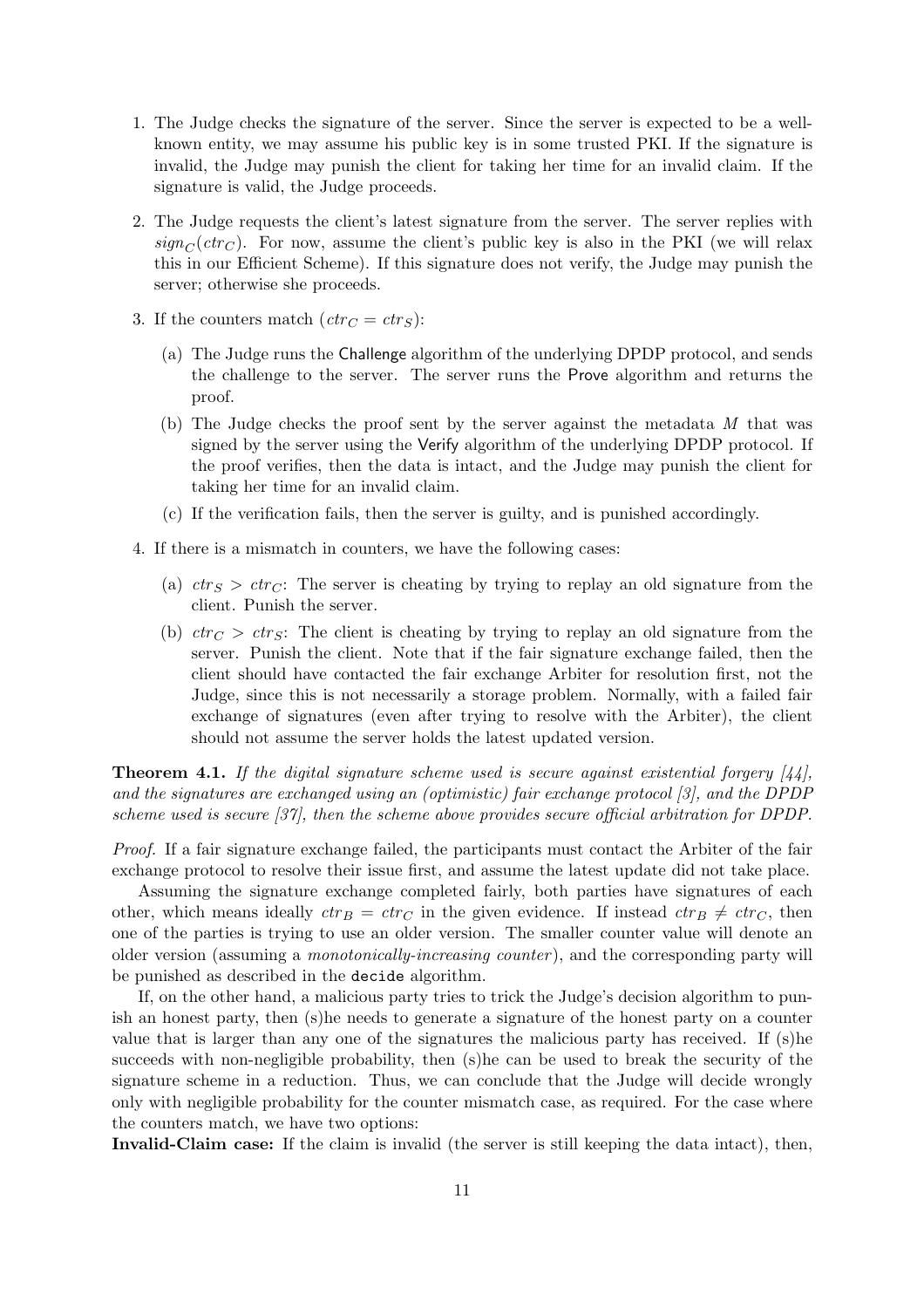through the correctness of the DPDP protocol, he can answer challenges and update requests using proofs that verify with the latest metadata. Therefore, for the client to be able to frame an honest server with an invalid claim, she must produce a fake signature with an incorrect metadata. But such a client may be used to break the underlying signature scheme in a reduction. Thus the Judge will not decide *B* (that the server is guilty), except with negligible probability of the client forging a signature.

**Valid-Claim case:** If the server has corrupted the data, then the server must break the security of the underlying DPDP scheme to be able to still produce a verifying evidence.<sup>9</sup> Thus, with high probability, the Judge will decide that the server is guilty.

We hope the reader is convinced that reductions to the security of the DPDP scheme or the signature scheme can easily be shown, but we do not provide complete reductions for the sake of space. The security parameter *k* depends on the security parameters of the underlying DPDP scheme and the signature scheme used. Moreover, the scheme can be considered an **invalid-claim-punishing official arbitration scheme** since the decision algorithm outputs *C* in case of an invalid claim.  $\Box$ 

### **4.2 Efficient Scheme**

Unfortunately, fair exchange protocols are costly since all known state-of-the-art optimistic fair exchange protocols [4, 3, 52, 53, 59, 10, 7] employ a costly primitive called *verifiable escrow* (or verifiable encryption) [24, 20]. We will observe this performance issue in Section 5.

Remember that optimistic fair exchange protocols employ a trusted third party (TTP), called the *Arbiter*. Realizing that we already have TTP, the Judge, we integrate this fair exchange together with the arbitration protocol, achieving much better efficiency. Figure 1 depicts the Efficient Scheme applied on top of the DPDP-type protocols.



Figure 1: Left side shows our novel optimistic dynamic agreement protocol, where the part above the dashed line is the one time setup and the part below it is performed with every update. Right side summarizes the arbitration procedure in case of a dispute.

The idea is that a fair signature exchange is performed only once, when the client first uploads her data to the server. Then, for each update, after incrementing the counters, the signatures are indeed exchanged unfairly. Below we present the details of the dispute resolution for the Efficient Scheme as it applies on top of any DPDP protocol.<sup>7</sup> In this case, the client may be claiming two things:

<sup>&</sup>lt;sup>9</sup>DPDP schemes have a probability  $1 - p$  of detecting a cheating server. When *p* is negligible, the server cannot produce a verifying evidence with non-negligible probability.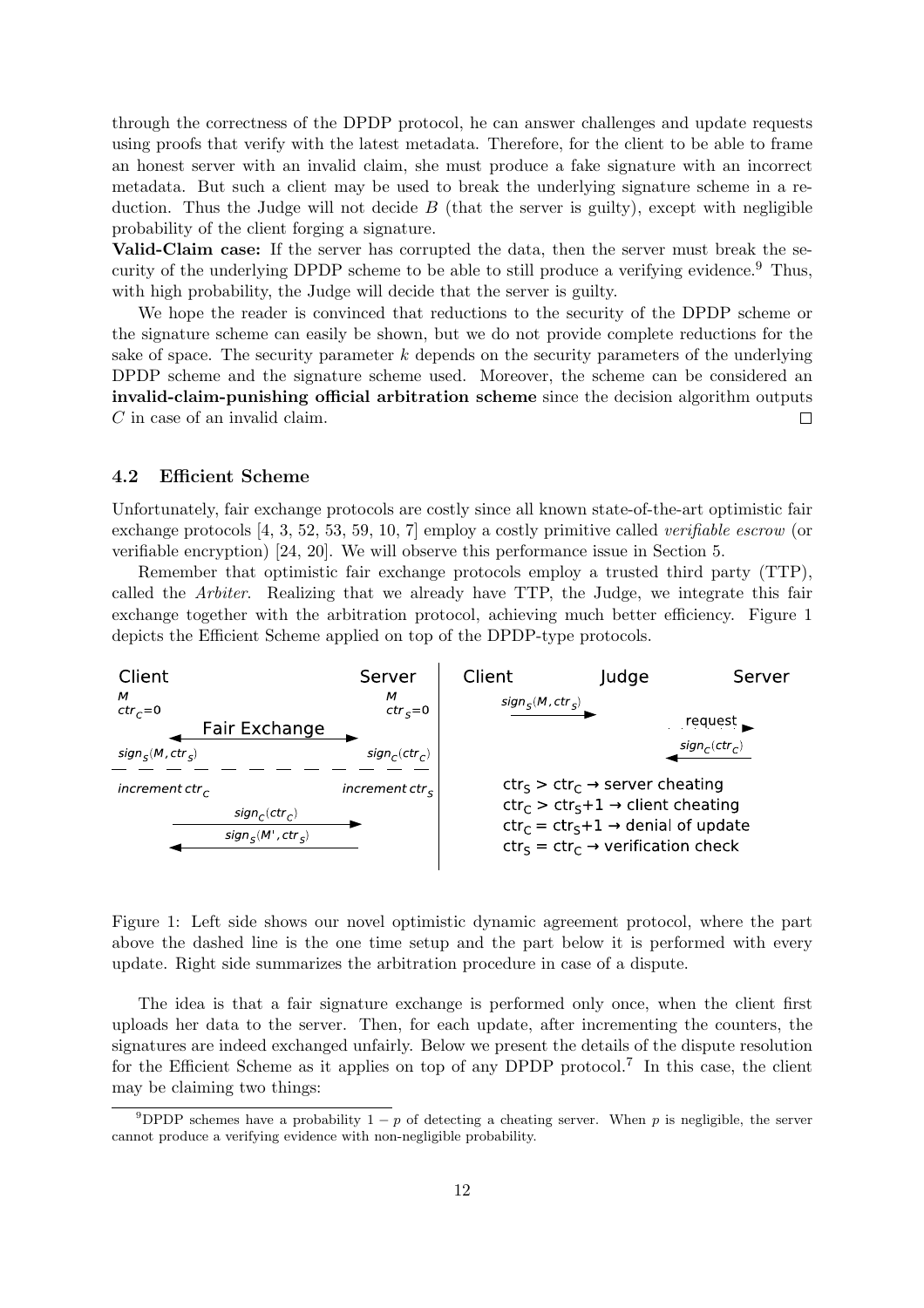- 1: Claim 1: The client claims that the server has corrupted the data (i.e., proof did not verify).
- 2: Claim 2: The client claims that the server denies updating the data. In this case, let *F ′* denote the update the client is trying to perform, and *M* be the metadata of the last successful update.

The first two steps of the Judge's duties (requesting and verifying signatures) is the same as in the Inefficient Scheme. Furthermore, in case of Claim 1, if the counters match, the Judge's duties remain the same again. We will now define what the Judge does in case of Claim 2, if the counters match (assume  $ctr<sub>C</sub>$  and  $ctr<sub>S</sub>$  denote the counter values for the last successful update):

- 1. The Judge runs the PrepareUpdate algorithm of the underlying DPDP protocol using the data  $F'$  provided by the client.<sup>10</sup> Then, she sends this update request to the server. The server runs the PerformUpdate algorithm for the new data *F ′* and returns the resulting new metadata  $M'$  as well as a proof-of-update (see Appendix).
- 2. The Judge checks the proof sent by the server against the old metadata *M* that was signed by the server, together with the new metadata *tagT′* and the proof-of-update using the VerifyUpdate algorithm. If the proof fails, the Judge punishes the server.
- 3. The Judge requests new signatures from both the client and the server. The client responds with her signature on the incremented counter  $sign_C (ctr'_C)$   $(ctr'_C = ctr_C + 1)$ , and the server responds with his signature on the new metadata and incremented counter  $sign_S(M', ctr'_S)$  (*ctr'<sub>S</sub>* = *ctr<sub>S</sub>* + 1).
- 4. If both signatures verify and the counters match, then the Judge forwards the client's signature to the server, and the server's signature to the client. Otherwise, if there is a problem with the signatures, the Judge may punish that party for sending a faulty signature.

Now that the update has been successfully performed, and the new signatures are fairly exchanged, Claim 2 is resolved, and the client and the server may continue normally. Until now, we haven't considered the counter mismatch situation. This is explained next (for both claims):

- 1.  $\text{ctr}_S > \text{ctr}_C$ : The server is cheating by trying to replay an old signature from the client. Punish the server.
- 2.  $\text{ctr}_C > \text{ctr}_S + 1$ : The client is cheating by trying to replay an old signature from the server. Punish the client.
- 3.  $ctr<sub>C</sub> = ctr<sub>S</sub> + 1$ : There are two possibilities in this case. (1) The server did not send her signature response for the latest update (willingly or due to failures). This only holds for Claim 2, and can be resolved in the same way as explained above for the counter match situation. (2) Everything went well but the client is trying to overload the Judge. This can be limited by making the client pay for such requests after some number of free resolutions. Normally, the client should stop working with the server if he faces problems several times. This issue will be further explored in detail.

 $10$ We require that the PrepareUpdate algorithm would not use any secret keys, since otherwise the client needs to reveal those to the Judge. The PrepareUpdate algorithm requires additional inputs, which are hidden for the sake of presentation, but will be provided by the client in practice.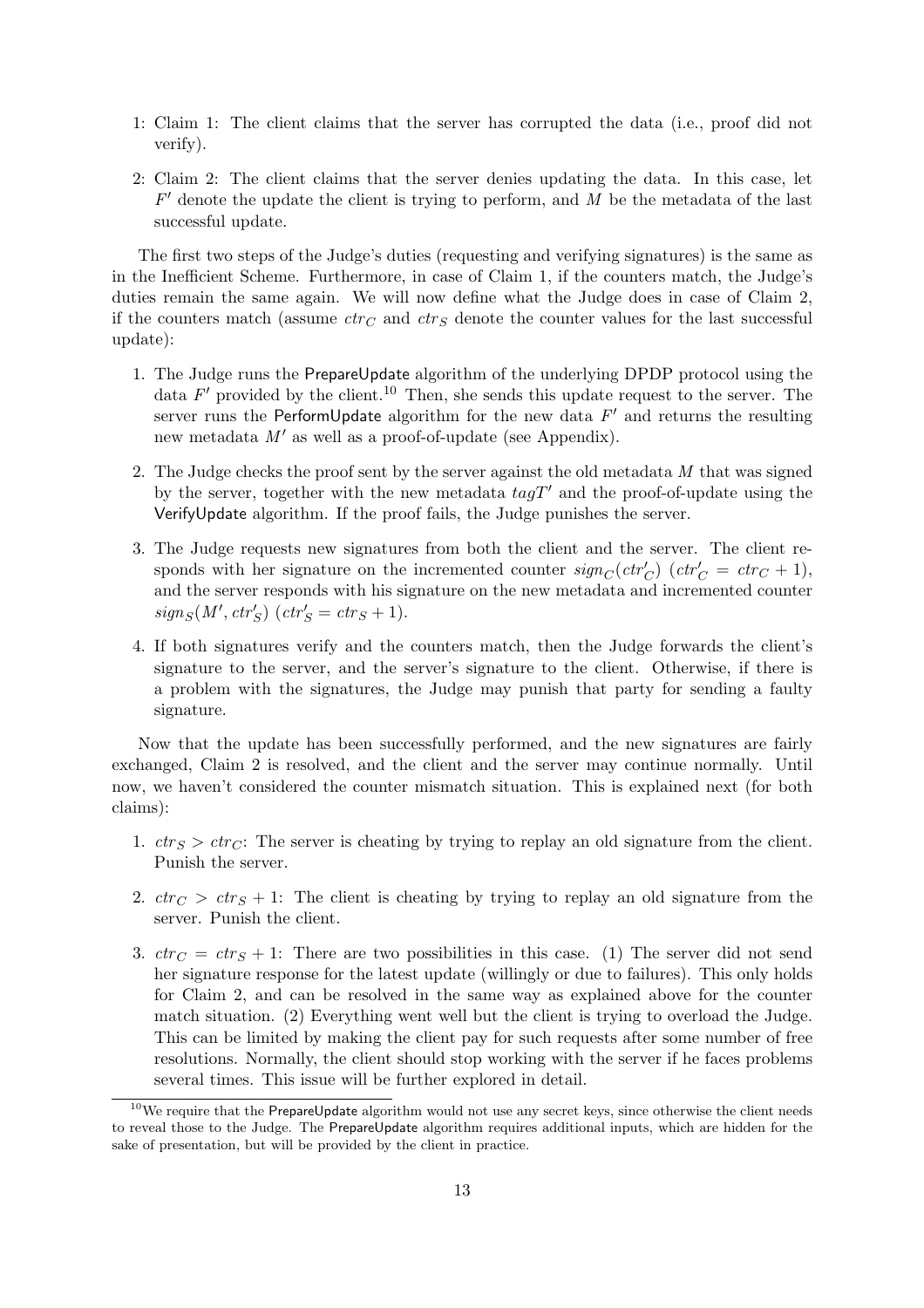Note that *for the denial-of-update case* (Claim 2), *the server is given a second chance*. This is due to two reasons: (1) it is not possible for the client to prove that her update was denied, and (2) our first goal is functionality rather than punishment. Therefore, in a denial-of-update situation (possibly due to a service failure on the server side), if the server properly updates with the Judge's request, then the client and the server may proceed with further rounds normally.

Moreover, it is possible that *the Judge performs this update incognito*: The Judge need not identify himself as the Judge; instead he can impersonate the client (with the client's help, possibly using anonymous identification/credential/authentication/communication techniques [18, 66, 21, 22, 55, 32] that can even hide the IP address). Note that the messages that would have been sent by the client and the messages the Judge sends are completely identical, and are exactly as defined by the underlying DPDP protocol. This way, we prevent the server from acting maliciously against the client and behaving nicely against the Judge. We further refer the reader to the *zero-knowledge auditing* property defined by Shah et al. [68].

Furthermore, naturally, we assumed that it is in the contract between the client and the server that the server should perform updates requested by the client. This may not always hold; *there may be limits on the updates as a contract deadline time, or based on the number of updates* (e.g., "updates can be performed until 01.01.2015"). In such a case, the Judge shall check the expiry date of the contract between the server and the client, as well as the counters (against the limit on the number of updates).

Besides, it is also possible that the claim is a *denial-of-retrieval*, in which case the client claims that the server denies sending the client's data. The resolution will be very similar to the challenge-response case: the Judge retrieves the data on behalf of the client (as well as proof of correctness) using the underlying DPDP scheme, and forwards this data to the client after verifying the proof. If the server does not cooperate, the Judge punishes him.

Lastly, consider the case where no cheater can be identified and the output is *N*. If the server acts maliciously several times (or even keeps failing frequently), an honest client is expected to stop working with that server. Hence, the Judge may start charging for the arbitration process between a particular client and server after several free arbitrations. Combined with the discussion above that the server cannot distinguish the Judge and the Client, the server cannot force the client to pay for unnecessary arbitrations. In Section 4.3, we present a scheme where all the payments in the system can be fully automated.

**Theorem 4.2.** *If the digital signature scheme used is secure against existential forgery [44], and the DPDP scheme used is secure [37], then the scheme above provides secure official arbitration for DPDP.*

*Proof.* Assuming the initial fair exchange protocol has completed successfully, both parties have the initial signatures of each other: the client has  $sign_S(M, 0)$ , and the server has  $sign_C(0)$ . The proof of dispute resolution immediately after this initial exchange is exactly the same as the proof for the Inefficient Scheme; therefore we proceed by including at least one round of the new optimistic dynamic agreement protocol we described ("unfair exchange of signatures").

At the beginning of each round, the counters of the client and the server have the same value (remember that the previous exchange must have completed correctly, since otherwise the parties must perform dispute resolution instead of going through another exchange). After the increment of the counters, both parties have each other's signature with the previous counter value, obtained after the preceding successful exchange: the client has  $sign_S(M, ctr_S - 1)$ , and the server has  $sign_C(ctr_C-1)$ , where  $ctr_S = str_C$  denote the current counter values. After the client sends her signature to the server, she still has  $sign_S(M, ctr_S - 1)$ , whereas the server now has  $sign_C(ctr_C)$ .

If the server does not respond with his signature now (or sends an invalid signature), then the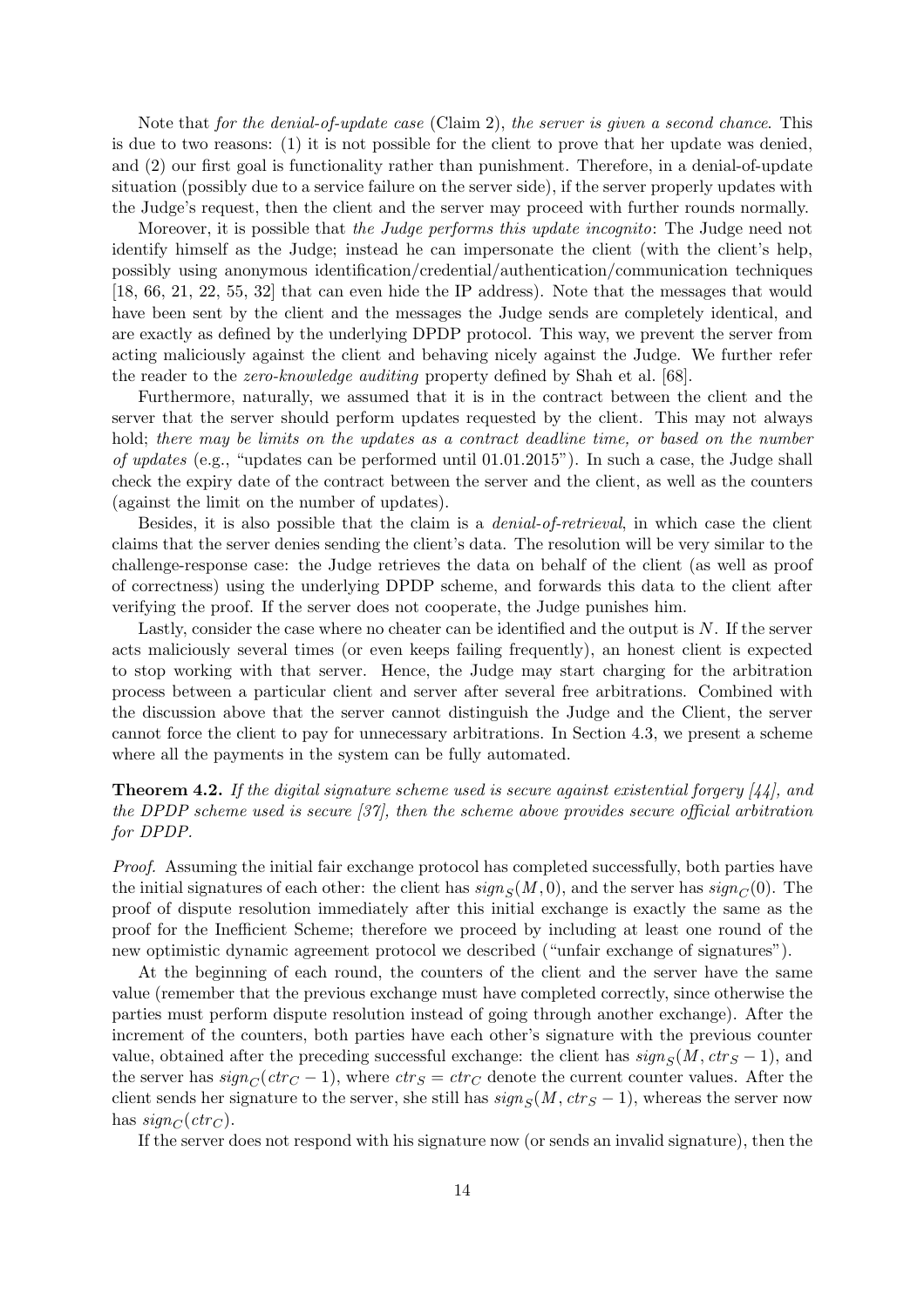client sends a denial-of-update claim to the Judge. Since we have  $ctr<sub>C</sub> = ctr<sub>S</sub> + 1$  in this case, the Judge performs the update on behalf of the client. If the server behaves maliciously during this update, the Judge punishes the server. Due to the security of the underlying DPDP scheme, the Judge can verify that the new metadata sent by the server corresponds to the updated data (otherwise, if the server manages to send a valid proof without correctly updating the metadata, he can be used to break the DPDP scheme using a reduction). Since the Judge expects that the client would stop working with this malicious server, the client shall be punished if this claim is repeated frequently.

Instead, if the server sends his correct signature in return to the client's, this means both parties have each other's latest signature: the client has  $sign_S(M', ctr_S)$ , and the client has  $sign_C(ctr_C)$  with  $ctr_S = circ$ . At this point, the protocol becomes the same as the Inefficient Scheme for the purposes of dispute-resolution, and therefore the same proof applies here. This means the Efficient Scheme is also an **invalid-claim-punishing official arbitration scheme**.  $\Box$ 

### **4.3 Arbitration with Automated Payments**

We now extend our arbitration protocol for DPDP-type systems to include several possible payment types in an automated manner (through use of electronic checks [28] or electronic cash [27]). **The payments we consider are of the following types**:

- 1. *The client pays the server for service* (e.g., storage). This payment is done during the initial upload of the data, but it can be repeated after a pre-defined time or number of updates.
- 2. *The server pays the client in case of failure to provide service* (e.g., data corruption). This is essentially a *warranty* provided by the server.
- 3. *The Judge gets paid for her work by the cheating party*. We are assuming the Judge has (official) authoritative power over both parties.

We will refer to our new automated-payment official arbitration protocol for DPDP as the *Payment Scheme* (which is depicted in Figure 2).

At first, as in many real scenarios, the server sends a contract to the client. The contract specifies the details of the agreement between the client and the server, and information about the server such as his IP/DNS address, including his public key  $pk<sub>S</sub>$  (thus we no longer **require a trusted PKI**). For example, the contract can specify that the server will keep the client's files intact, will perform updates as requested by the client, and will not perform denial of service. If the client is not happy with the contract, she aborts the protocol.

If the client is happy with the contract, she can go ahead and send her file for storage at the server (through the underlying DPDP system). The server then computes the DPDP metadata *M* , and the proof *P* that the metadata corresponds to the file, together with her signature on the proof and the initial counter value  $sign_S(P, ctr_S)$ . As in our Efficient Scheme, all signatures in our payment protocol will also include a counter kept at both parties, and initialized to 0. In case the metadata is randomized and cannot be computed by both parties in the same manner, a pseudorandom seed used by the randomized algorithm can be included within the signature.

Next, the client picks a random public key  $pk<sub>C</sub>$  for her signature. This ensures client **privacy**, since her public keys with every server (or more precisely, with every contract) may be different, providing **unlinkability** through public keys, and again **removes the need for a trusted PKI**. She then prepares a verifiable escrowof her payment  $v =$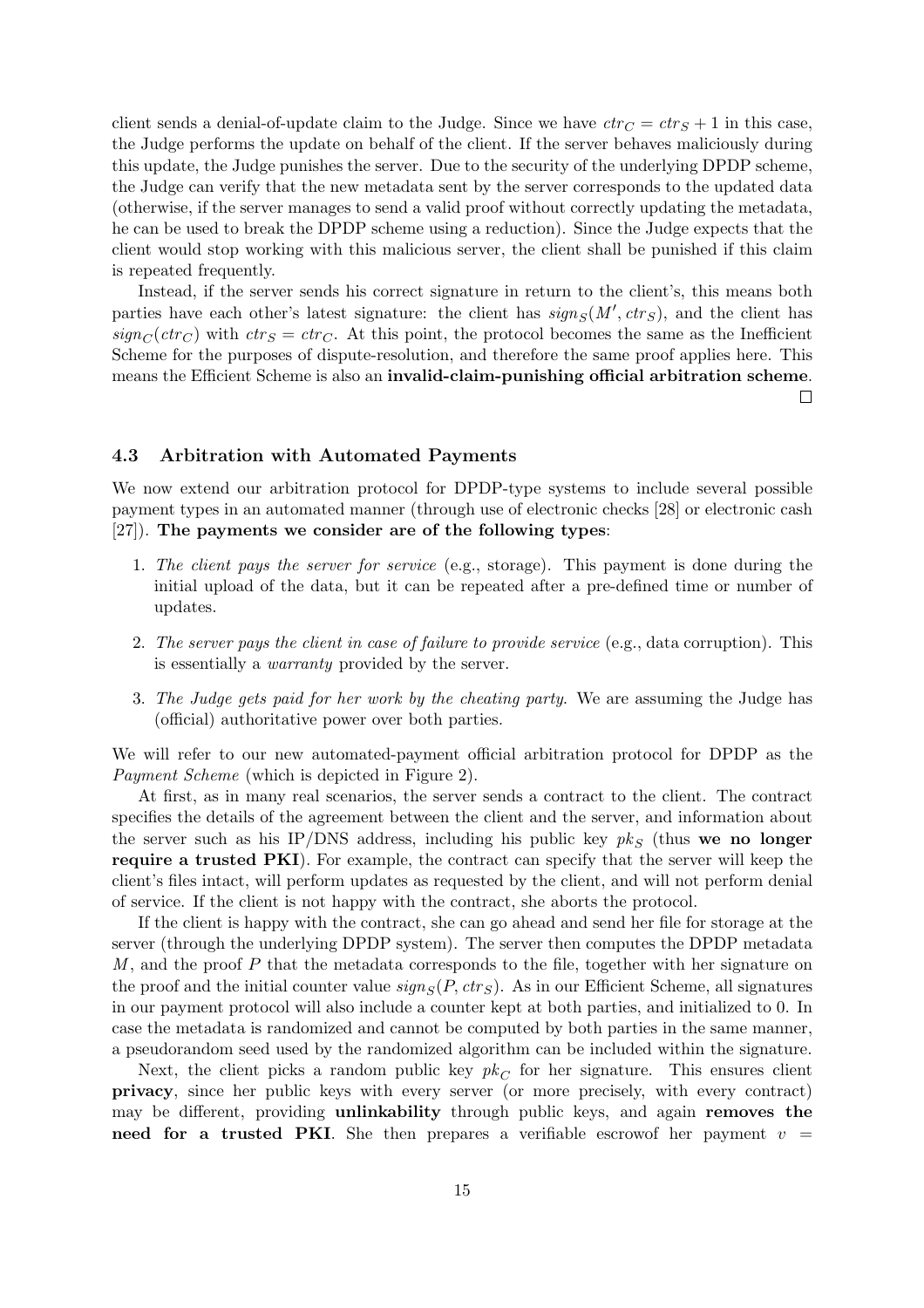

Figure 2: Left side above the dashed line is the setup phase of the automated-payment official arbitration protocol for DPDP, whereas below the dashed line shows a regular update phase. Right side shows dispute resolution by the Judge for various claims and scenarios.

 $VE_{Arb}(payment; pk_C, pk_S, contract_P)$ , labeled using the public keys of the client  $pk_C$  and the server  $pk_S$ , and the payment contract. The payment contract specifies the original contract, the metadata *M* , the signatures to be exchanged, the *receipt* to be given by the server in return for the payment, a timeout value for the fair exchange, an optional warranty clause specifying the verifiable escrow of a warranty check we will show below, and possibly some additional details. Note that if the payment is made using e-cash [27], then again **anonymity** of the client is preserved. If there is anything wrong with the verifiable escrow (i.e., it does not verify or values in the label are incorrect) then the server aborts.

Optionally, the server can provide the client with a warranty check at this point. This is a business decision, where the server may provide this extra service to bring in more customers, especially at the enterprise level. If this is desired, the server sends a verifiable escrow of the warranty  $w = VE_{Arb}(warmty; pk_C, pk_S, contract_W)$  again with the public keys specified in the label, together with a warranty contract. The warranty contract describes that the warranty check should be decrypted if the server fails to observe the obligations in the contract (e.g., corrupts the client's data). If there is anything wrong with the warranty, the client aborts.

At this point, if the protocol is not aborted by any party yet, the parties start exchanging the first signatures (as in the Efficient Scheme). Namely, the client sends her signature  $sign_C(ctr_C)$ on the counter (initialized to 0), and the server responds with his signature  $sign_S(M, ctr_S)$  on the metadata and the counter (initialized to 0).

Once the signature exchange is done, the server sends the  $receipt<sup>11</sup>$  which includes the original contract, with terms describing any limits on the number or time of updates (e.g., "updates can be performed until 01.01.2015" or "a total of 1000 updates can be performed"), and the public keys of the server and the client. For a possible dispute resolution, the receipt is sent to the Arbiter by the client; the dispute is baseless without any receipt. If the receipt is correctly formed (i.e., the terms were the ones described in the payment contract, the public keys are the same as the ones agreed beforehand, and the time is current –with loose synchronization [52, 53]–), then the client sends the payment to the server, ending the setup phase.

<sup>&</sup>lt;sup>11</sup>The *receipt* is like a real receipt showing the details of the purchase, signed by the server.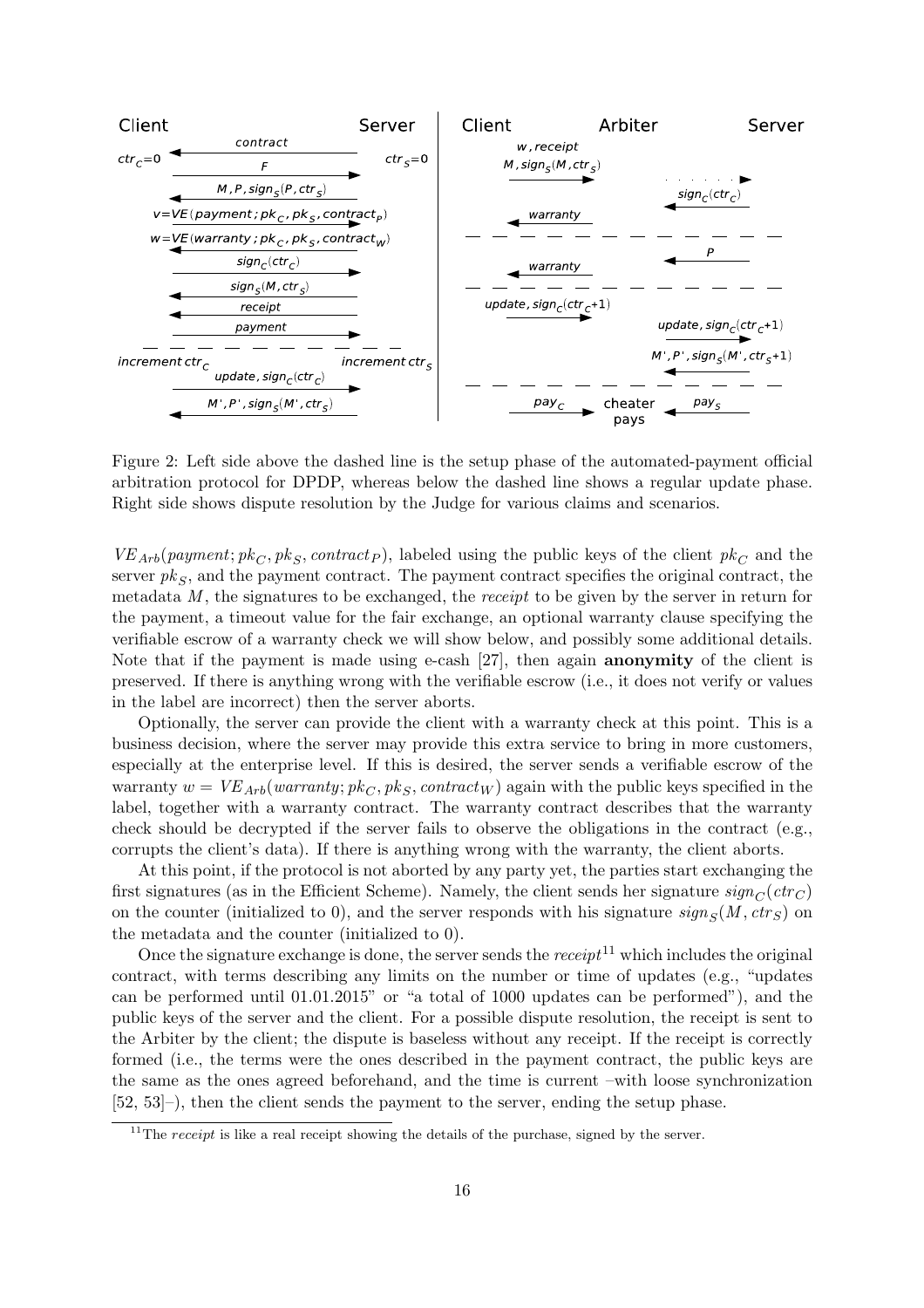If the server did not receive the payment after giving the receipt, then he contacts the Arbiter, providing the payment verifiable escrow  $v$ , the metadata  $M$ , the client's signature  $sign_C(ctr_C)$  on the initial counter, his signature  $sign_S(M, ctr_S)$  on the metadata and the initial counter, the DPDP proof *P*, and the *receipt* (i.e., all the messages that an honest server would have provided to a client). The Arbiter checks the signatures (using the public keys in the verifiable escrow's label), verifies the proof using the metadata<sup>12</sup>, and compares the payment contract with the receipt. If everything is fine, the Arbiter decrypts the verifiable escrow and hands over the payment to the server. The Arbiter stores all the values received from the server, at least until after the timeout. Just as in a timeout-based fair exchange protocol [3, 7, 53], the Arbiter will not honor requests from the server after the timeout.

If the client has not received the server's signature, or the receipt, she waits until the timeout of the fair exchange (in the worst case) and then contacts the Arbiter. If, before the timeout, the server has contacted the Arbiter, and received the payment by providing the metadata, his signature, the proof, and the receipt, then the Arbiter forwards these values to the client.<sup>13</sup> Note that, any dispute up to now is resolved by the Arbiter (who may or may not be the same authority as the Judge), since it is not directly related to the integrity of the stored data, but rather an initial agreement between the client and the server on the terms of storage.

At the end, the client only needs to keep the signature *sign<sup>S</sup>* (*M , ctrS*), the *receipt*, and possibly the warranty *w*, on top of the metadata for the underlying DPDP protocol *M* . The server only needs the store the signature  $sign_C(ctr_C)$  on top of the file F and other necessary information for DPDP. Both parties need to store their counters. Starting at the end of the payment phase, any third party can verify the server's (dis)honesty (but cannot punish unless she is the Judge).

Now that the initial agreement between the client and the server has been completed, we continue by using our Efficient Scheme for each update. The Judge's duty is exactly the same as in the Efficient Scheme (except that the client must provide the receipt, showing that she deserves the service), with the additional payment-related actions as follows:

- If the server is found guilty, then the Judge decrypts the warranty escrow and provides the payment inside to the client.
- If claims between the same two participants (identified by their public keys or the receipt) have been repeated many times, the Judge may choose to charge the participants (see more details in the Appendix).

**Theorem 4.3.** *If the digital signature scheme used is secure against existential forgery [44], the verifiable escrow scheme used is secure against chosen-plaintext attacks, the payment (e.g., e-cash) scheme used is unforgeable, and the DPDP scheme used is secure [37], then the scheme above provides secure official arbitration for DPDP.*

*Proof.* We will prove that at the end of the setup phase, the client obtains the server' signature  $sign_S(M, ctr_S)$ , the *receipt*, and possibly the warranty *w*, and the server obtains the client's signature  $sign_C(ctr_C)$  (or the protocol is aborted and no storage agreement took place).

First of all, note that if one party does not send a message (or sends an invalid message), the protocol is either aborted, or a resolution with the Arbiter is required. The server cannot resolve before obtaining a valid signature  $sign_C(ctr_C)$  of the client, since during the dispute resolution process this signature needs to be presented to the Arbiter. Therefore, before this

 $12$ In a real deployment, the Arbiter challenges the server for the proof using the underlying DPDP protocol.

<sup>&</sup>lt;sup>13</sup>Obviously, the Arbiter must make sure that he is contacted by the client herself on the correct exchange. This association is possible via various methods [3, 53]. Besides, remember that the verifiable escrow contains the client's signature verification key, therefore this verification can easily be performed.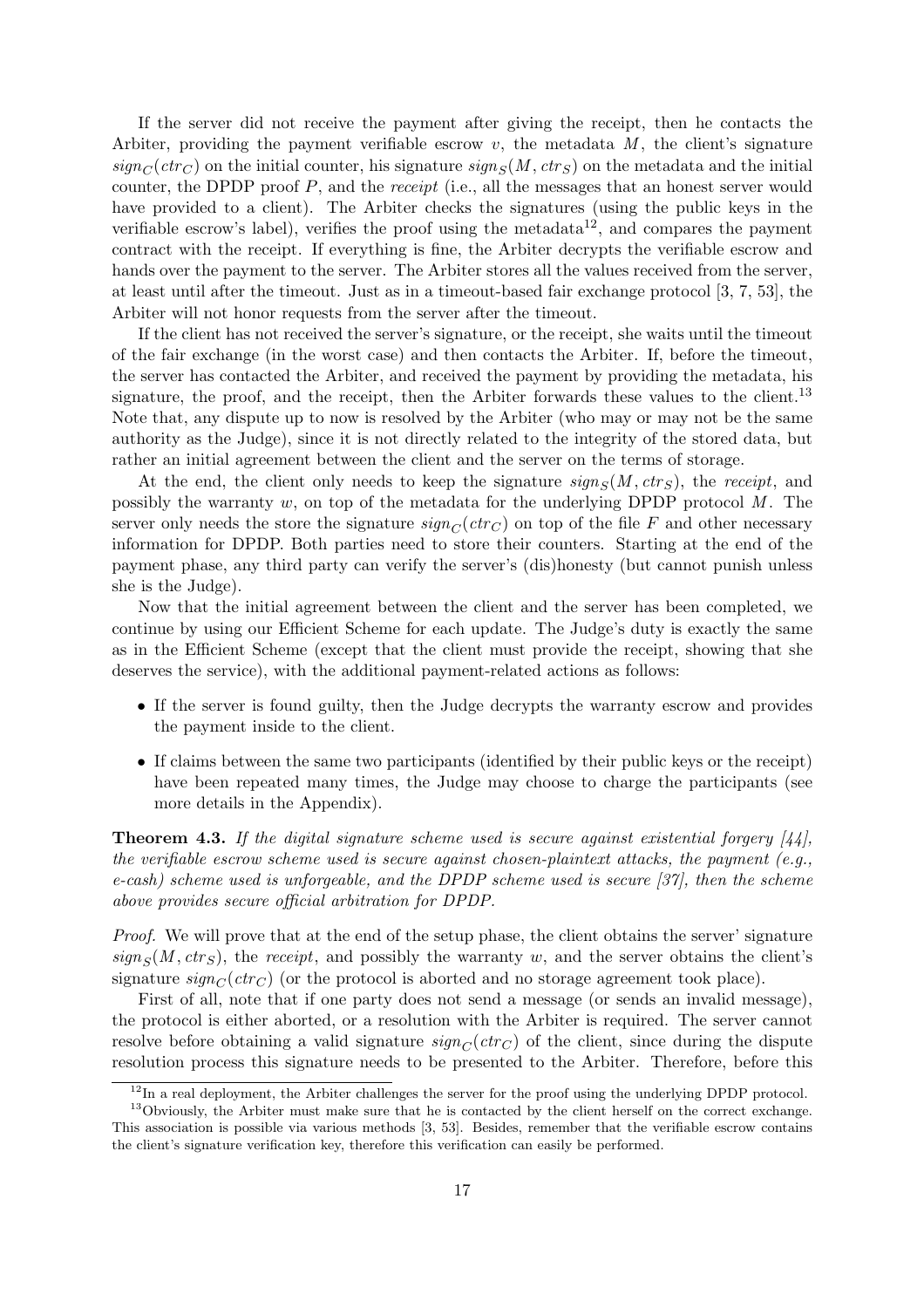point in the protocol, the parties must abort rather than resolve (any other case will mean that the server has forged the client's signature, and thus the security of the signature scheme is broken). Yet, until this point, no party received any useful information: the server did not receive the payment (only the encrypted version that will not be decrypted without the client's signature); similarly the client only received an escrowed warranty, but not the receipt or the server's signature (likewise, if the client manages to forge the server's signature at this point, the security of the signature scheme is broken), which are required for the decryption of the warranty escrow. If the server or the client manages to obtain the payment or the warranty at this point, a reduction to the security of the verifiable escrow scheme may be done; using an adversarial server to break the security of the verifiable escrow scheme used for the payment, or an adversarial client to break the security of the verifiable escrow scheme used for the warranty.

If anything goes wrong after the server obtains the signature  $sign_C(ctr_C)$  of the client (i.e., the server did not send his signature, or sent a non-verifying signature, or did not send the correct receipt, or the client did not send the payment), then Arbiter must be involved for resolution. The server needs to contact the Arbiter before the timeout specified in *v* to be able to get his payment. After the timeout, the Arbiter will not honor his request. During the resolution, the server must prove to the Arbiter that he is acting honestly by providing all messages that should have been sent to the client according to the protocol specification. These messages include his signature on metadata and initial counter, together with its verifying proof, and the receipt, according to the specifications in the contract in the label of *v*. If the server sends a fake signature, an adversarial reduction to the security of the signature scheme is possible. If the server manages to send a fake proof, then he can be used as an adversary to break the underlying DPDP scheme. Therefore, the server must send correct values to the Arbiter to obtain the client's payment.

The client can contact the Arbiter after the timeout and obtain any missing messages (in particular the signature of the server on the metadata, and the receipt), if the server resolved with the Arbiter and obtained the payment previously. Remember that the Arbiter has verified these values, and thus they must be the correct values. If the client realizes that the server has not contacted the Arbiter before the timeout, than she may assume that the contract failed, and the exchange will never be finished. Ideally, an honest client should stop working with a malicious server.

Now that we have showed either the protocol is completely aborted, or everything went well (or is resolved). Specifically, the client obtained the server' signature  $sign_S(M, ctr_S)$ , the *receipt*, and possibly the warranty *w*, and the server obtained the client's signature  $sign_C(ctr_C)$ . At this point, the rest of the proof is the same as the Efficient Scheme, since the Judge's duty does not change.  $\Box$ 

## **5 Performance Evaluation**

In this section, we compare the Inefficient Scheme and the Efficient Scheme, since these are the only available general-purpose official arbitration schemes for dynamic cloud storage. The main novelty and advantage comes from the fact that there is already a trusted third party, and the Judge may also be employed for resolution of "unfair" exchanges in some sense. Thus, instead of performing a full fair exchange, it is possible to employ just a regular signature exchange, and resolve optimistically (only in case of disputes).

As discussed before, fair exchange of signatures is a costly operation. Known optimistic fair exchange schemes employ a verifiable escrow [3, 52, 7, 57]; therefore we can conclude that the cost of a fair exchange is definitely more than the cost of a verifiable escrow. We employ Cashlib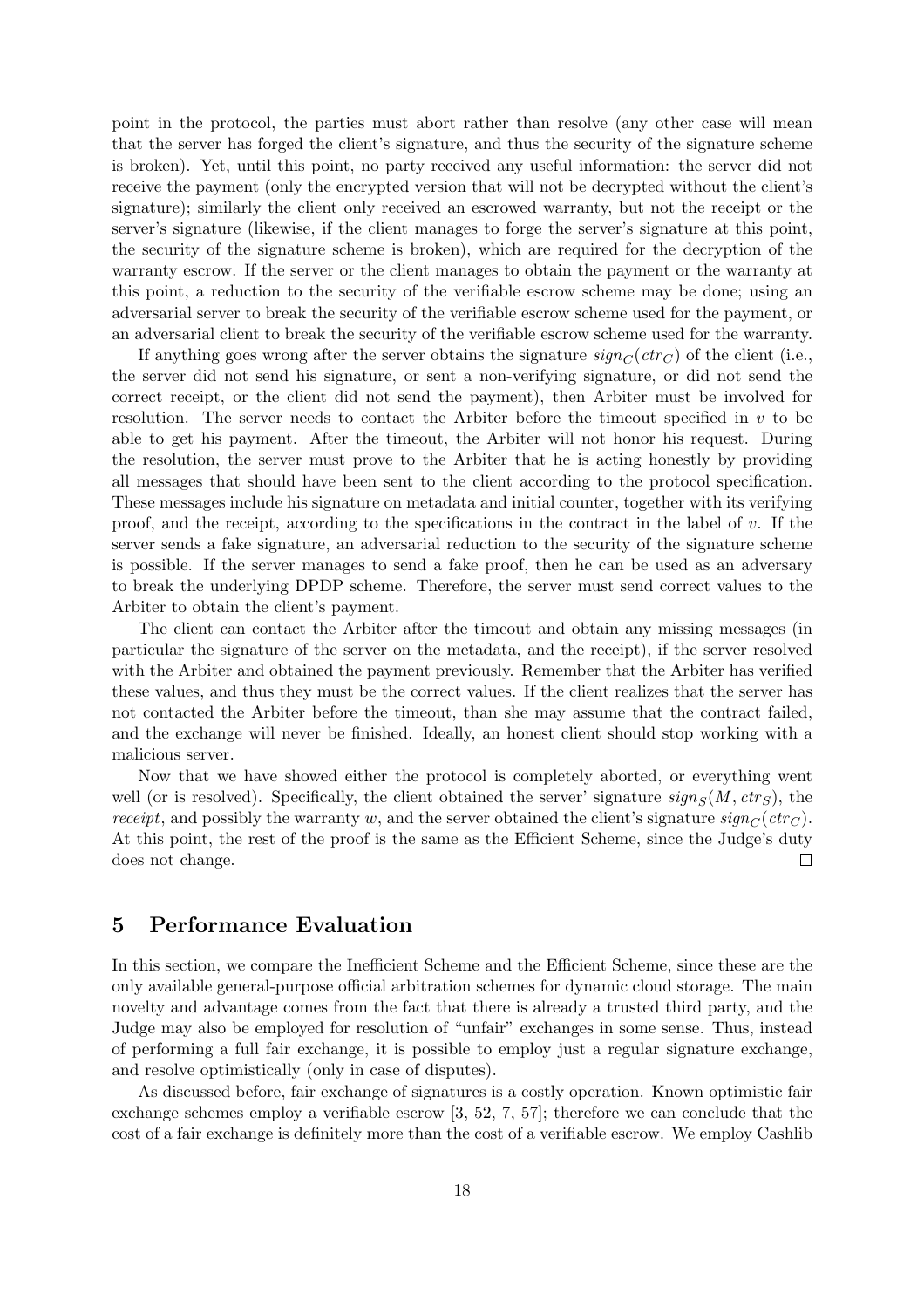cryptographic library [19, 58] implementation of the verifiable escrow [24]. Each verifiable escrow takes about 1 second and 25 KB, and each DSS signature [60] takes about 1 ms and 40 bytes on a machine with 3 GHz CPU and 4 GB RAM running Ubuntu 11.10. For the numbers below, instead of assuming a particular fair signature exchange protocol, we will use the verifiable escrow numbers above.

To provide a real workload, we consider application of our solutions on top of DPDP using the CVS repositories depicted in Table 1, taken from Erway et al. [37]. Using the method based on the Inefficient Scheme, every commit would necessitate a fair exchange. For roughly 25000 commits in Table 1, even only the verifiable escrow part of the cost of the fair exchange will correspond to **7 hours** and **610 MB** overhead. The cost of a full fair exchange is much more than that for just verifiable escrow, but even this cost is extreme. Yet, using our Efficient Scheme, including the initial fair exchange, providing public verifiability for all 25000 commits will require only **51 seconds** and **2 MB**. **Per update** (commit), our overhead is less than **0***.***1** KB and 2 ms (without counting the time spent by the underlying DPDP system).<sup>14</sup> Besides, **no growing history** need to be kept at either side. The **storage overhead** for the client and the server is **only tens to hundreds of bytes** each. This makes our approach the first ever practical, efficient, and scalable official arbitration protocol for any dynamic provable data possession scheme.<sup>7</sup> Some further analysis regarding security and privacy of our schemes can be found in the Appendix.

When we consider the *Payment Scheme with warranty*, there is no noticeable difference in performance numbers. The only real overhead is the warranty escrow, and since it is performed only once during the first contract phase, *per commit* network and computation overhead values do not change, as when distributed among thousands of updates, its overhead is close to zero.

|                                 | <b>R</b> sync  | Samba          | $_{\rm Tcl}$   |
|---------------------------------|----------------|----------------|----------------|
| Total KBytes                    | 8331 KB        | 18525 KB       | 44585 KB       |
| $\#$ of commits                 | 11413          | 27534          | 24054          |
| Network overhead per commit     | 80 bytes       | 80 bytes       | 80 bytes       |
| Computation overhead per commit | $2 \text{ ms}$ | $2 \text{ ms}$ | $2 \text{ ms}$ |

Table 1: Overhead *per commit*, in total for both the client and the server.

## **6 General Official Arbitration**

We now consider official arbitration for various general scenarios and not just cloud storage. The general idea remains the same as the arbitration for secure cloud storage. The main issue is that, secure cloud storage schemes had a very useful property: there is an underlying proof mechanism that achieves two very important goals:

- *•* The underlying secure cloud storage proof constitutes evidence for or against the claim.
- For dynamic schemes, the underlying proof-of-update enables parties to update their agreement accordingly, while agreeing on the next value of the proper metadata.

Overall, these let completely automated arbitration to take place. Furthermore, remember that the counters let the Judge realize an order among resolution of claims in dynamic settings.

<sup>&</sup>lt;sup>14</sup>Compare to 370 ms *overhead* of Wang et al. protocol [69] specific to their scheme.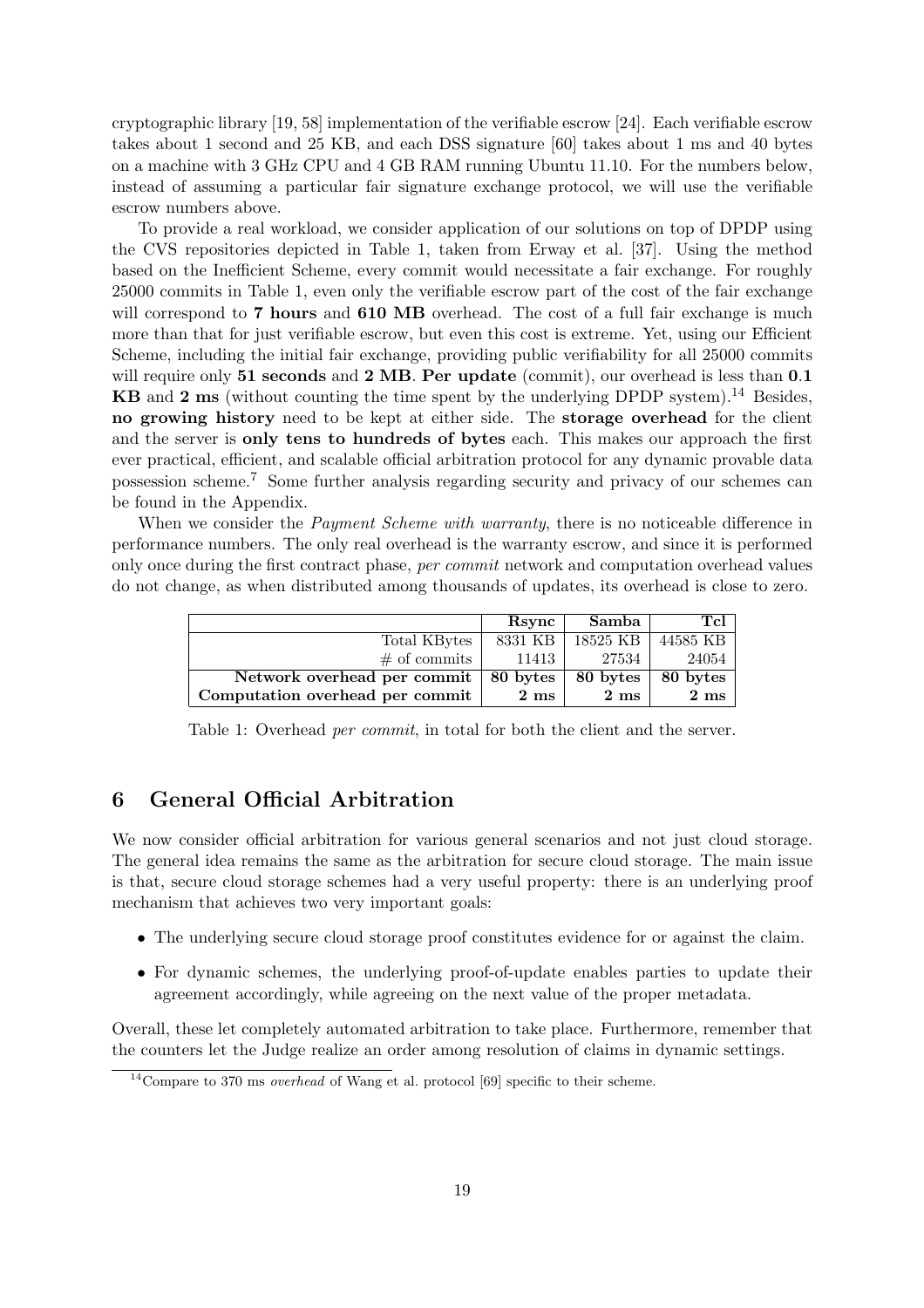### **6.1 Arbitration for Static Agreements**

#### **6.1.1 Basic Scheme**

Consider a general *contract-resolution* scheme, where the underlying scenario is that the Claimer  $P_C$  and the Blamed  $P_B$  has successfully made an agreement beforehand, through an (optimistic) agreement protocol as defined in Appendix A.2 (essentially a fair contract signing protocol). The dispute stems from the fact that the Claimer claims that the Blamed has violated the terms of the contract. Below, we will describe each algorithm of the official arbitration protocol:

claim()  $\rightarrow$  *c*: The output *c* contains the agreed-upon contract *m*, as well as information about  $P_B$ , and what part of the contract  $P_B$  violated.

 $\mathsf{request}(c) \rightarrow c'$ : The output  $c'$  includes the original claim  $c$ , and requests the signature of the Blamed on the claimed contract  $m$ , as well as any evidence that  $P_B$  violated the contract.

 $\text{prove}(c') \to e$ : The output evidence *e* should include the signature  $sign_{\mathcal{P}_B}(m)$  of the Blamed on the contract *m*, assuming that signature really exists. Furthermore, it must be proven that the  $P_B$  has violated the terms of the contract *m*.

 $\text{decide}(c, e) \rightarrow \{O, C, B, N\}$ : If the evidence contains a valid signature, which is verified using the public key of  $P_B$  in a trusted PKI, and there is evidence that the Blamed has violated the message terms, then the Judge outputs *B* and punishes the Blamed. Otherwise, the Judge may output *C* and punish the Claimer for taking her time for an invalid claim.

Note that the evidence needs to include some proof that the Blamed violated the contract.<sup>15</sup> This might be outside the scope of this digital arbitration process, and may involve real persons (e.g., witnesses) or items (e.g., broken windows, hair of the Blamed) or recordings (e.g., security camera footage, photos), etc. But for many realistic scenarios, a completely automated digital evidence-checking process may exist (such as what we had for arbitration for secure cloud storage). We shall look into another such case now, keeping in mind the general outline above.

#### **6.1.2 E-commerce Scheme**

Consider a scenario where, according to the agreement *m*, the Blamed should have paid *x* amount of money to the Claimer, and in return the Claimer should have given a signed receipt  $sign_{\mathcal{P}_C}(x)$  back to the Blamed.<sup>16</sup> In real life, this is a very common scenario that we face everyday; happens all the time in e-commerce, and there are protocols to achieve this exchange *fairly* [3, 15, 10, 4, 52, 53, 59].

claim: The output contains the agreed-upon contract *m*, which contains information about *x* and  $\mathcal{P}_B$ , claiming that the  $\mathcal{P}_B$  did not pay *x*.

request: The Judge requests from the Supporting Responder the signature of the Blamed on the claimed contract *m*, and requests from the Falsifying Responder the receipt showing that  $\mathcal{P}_B$  paid *x*.

<sup>&</sup>lt;sup>15</sup>This represents the real life case where we assume a person is innocent until proven guilty. A simple change may require that the Blamed must prove that he is innocent, through a falsifying evidence.

<sup>&</sup>lt;sup>16</sup>Note that this signature is simplified for presentation purposes. It will actually contain more information about the exchange (possibly some unique identifier), since signing just an integer would be susceptible to replay attacks.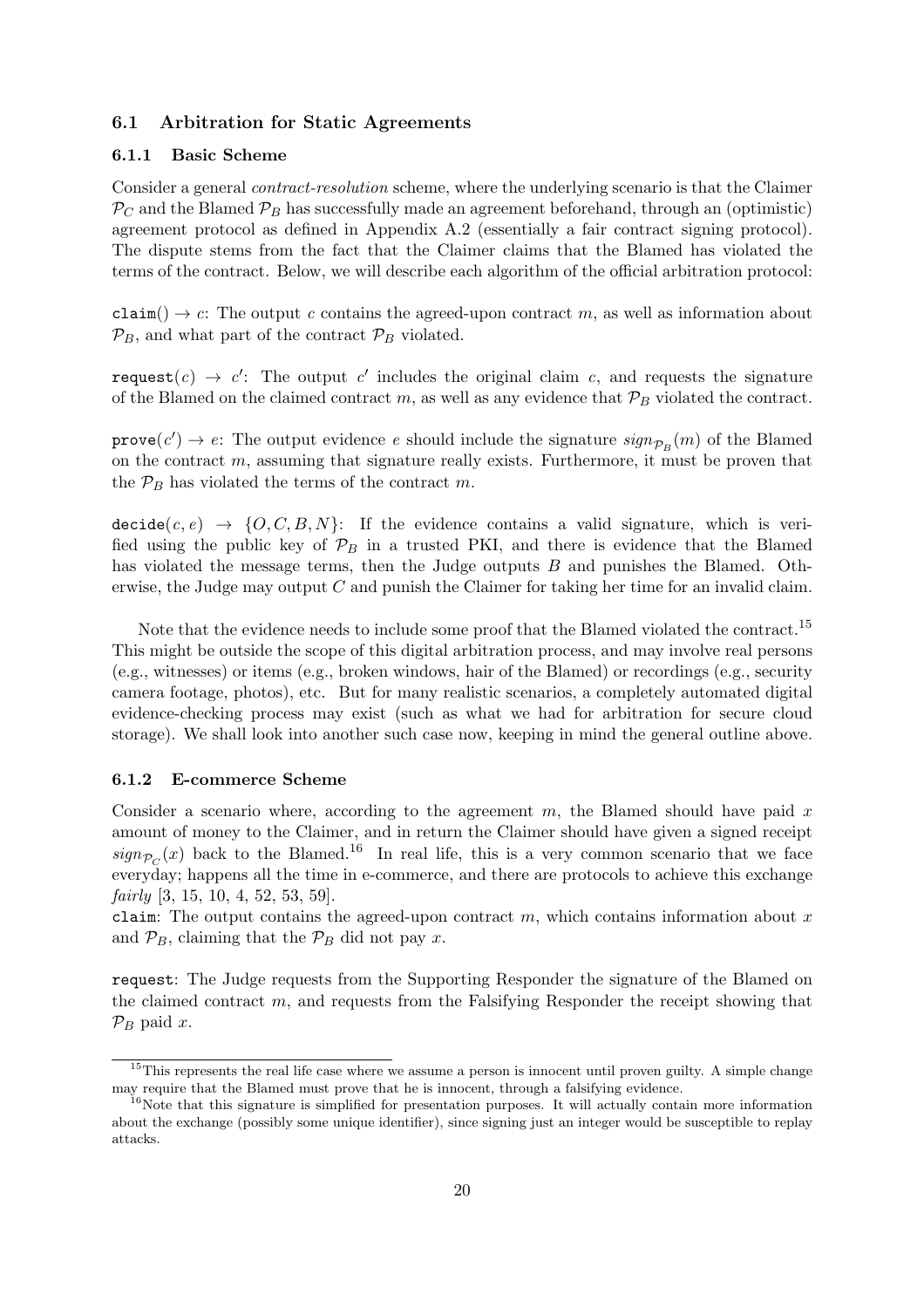prove<sub>S</sub>: The supporting evidence should include the signature  $sign_{\mathcal{P}_B}(m)$  of the Blamed on the contract *m*, assuming that signature really exists.

prove<sub>F</sub>: The falsifying evidence should include the signature  $sign_{\mathcal{P}_C}(x)$  of the Claimer on the receipt of *x*, assuming that signature really exists.

decide: If  $sign_{\mathcal{P}_B}(m)$  does verify but  $sign_{\mathcal{P}_C}(x)$  does not verify, then *B* is output. Otherwise, the Judge may output *C* and possibly punish the Claimer for taking her time for an invalid claim.

Note that the above scenario actually contains **two related official arbitration executions**. In the first one, the claim is that the Blamed has agreed on a contract *m*, and the *supporting evidence* is his signature  $sign_{\mathcal{P}_B}(m)$ . In the second one, the claim is that the Blamed has violated the terms in the contract  $m$  (i.e., not paid  $x$ ), and the **falsifying evi***dence* is the Claimer's signature (receipt)  $sign_{\mathcal{P}_C}(x)$ .

**Theorem 6.1.** If the digital signature scheme used is secure against existential forgery  $[44]^{17}$ , *and an agreement protocol is used for exchanging signatures, then the E-commerce Scheme is a secure official arbitration scheme.*

*Proof.* **Invalid-Claim case:** Assume that the Judge decides that the Blamed is guilty with non-negligible probability, even though the claim is invalid. Then, either of the following two cases hold:

(1) The Blamed did not sign the contract *m*, but the Supporting Responder could output  $sign_{\mathcal{P}_B}(m)$  with non-negligible probability. In this case, the Supporting Responder can be used as an adversary that breaks the underlying signature scheme using a straightforward reduction. (2) The Blamed paid *x* but the Falsifying Responder could not output an evidence containing  $sign_{\mathcal{P}_C}(x)$ . By our assumption that agreement has been completed successfully, this could not have happened.<sup>18</sup>

Therefore, we can conclude that the Judge outputs *B* with only negligible probability when the claim is invalid.

**Valid-Claim case:** Assume that the Judge decides with non-negligible probability that the Blamed is innocent, even though the claim is valid. The claim being valid means that the Blamed signed *m*, but did not pay *x*. This means, the Supporting Responder can output an evidence containing  $sign_{\mathcal{P}_B}(m)$ . Thus, for the Judge to decide that the Blamed is innocent, the Falsifying Responder must output a valid signature  $sign_{\mathcal{P}_C}(x)$ . But if that is the case, the Falsifying Responder can be used to break the security of the signature scheme using a straightforward reduction. Hence, the Judge will decide *B* with high probability (i.e.,  $1 - neg(k)$ ).

The security parameter *k* is the security parameter of the signature scheme used. Furthermore, the scheme is an **invalid-claim-punishing official arbitration scheme** since the decision may be *C* in case of an invalid claim.  $\Box$ 

### **6.2 Arbitration for Dynamic Agreements**

The E-commerce Scheme is useful for static scenarios where the contract is useful for once. For example, in an e-commerce scenario, each time a customer buys an item, there is a new contract (just as the case in real world commerce). Furthermore, in terms of official arbitration, there

 $17$ Depending on the application, it may be necessary for the signature scheme to be secure against chosenmessage attacks.

<sup>&</sup>lt;sup>18</sup>Remember that we are assuming the exchange of *x* and  $sign_{\mathcal{P}_C}(x)$  is performed fairly; its arbitration is the Arbiter's job, not the Judge's.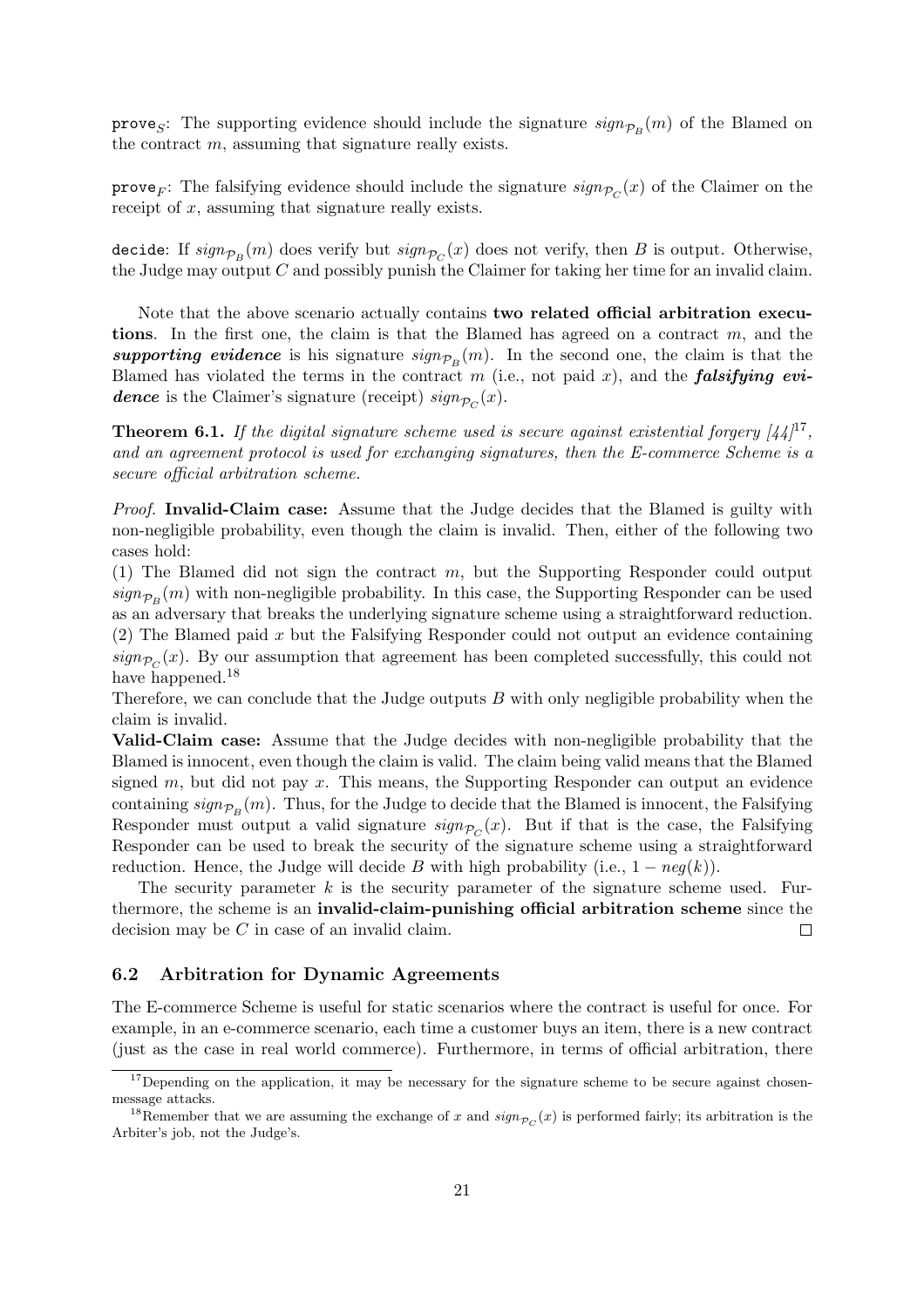is no relation between multiple contracts, even those between the same customer and the same merchant. Now consider a general scenario, where the agreed-upon contract *m* is dynamic: It changes over time, and the contracts are related (e.g., via counters).

#### **6.2.1 Inefficient General Scheme**

The official arbitration phase of our dynamic protocol will be the same as the Basic Scheme (or the E-commerce Scheme), as long as the last valid contract *m* is used. This should be guaranteed through an (optimistic) dynamic agreement scheme.

Similar to our protocols for secure cloud storage, we require that both parties are holding counter values, initialized to some agreed-upon value (e.g., zero). Furthermore, the counters are assumed to be monotonic, and all the information about the counters (i.e., initial value, increments/decrements) are known to the Judge. For the sake of simplicity, in our presentation, we shall assume that the counters are initialized to 0, and are monotonically-increasing with uniform increments of 1. We will denote the counter value kept at the Claimer using *ctrC*, and that kept at the Blamed using  $ctr_B$ .

In this scenario, with each update to the agreement, a new (optimistic) fair contract signing protocol must be executed by the Claimer and the Blamed, since this is the most straightforward (though costly) way of achieving dynamic agreement. In cases that the fair exchange fails (i.e., counters or contracts in the signatures do not match, or signatures do not verify), the participants must contact the Arbiter and resolve, before contacting the Judge. Up to this point, this follows the Inefficient Scheme for secure cloud storage.

The following modifications to the Basic Scheme are necessary to make it applicable to dynamic scenarios:

 $\text{claim}() \rightarrow c$ : The output *c* shall contain the latest version of the agreed-upon contract *m*, as well as information about  $P_B$ , and what part of the contract the Blamed violated.

We present two responders again: the Supporting Responder and the Falsifying Responder.

 $\mathbf{p}$ **E**  $\mathbf{p}$   $\mathbf{p}$   $\mathbf{p}$   $\mathbf{p}$   $\mathbf{p}$   $\mathbf{p}$   $\mathbf{p}$   $\mathbf{p}$   $\mathbf{p}$   $\mathbf{p}$   $\mathbf{p}$   $\mathbf{p}$   $\mathbf{p}$   $\mathbf{p}$   $\mathbf{p}$   $\mathbf{p}$   $\mathbf{p}$   $\mathbf{p}$   $\mathbf{p}$   $\mathbf{p}$   $\mathbf{p}$   $\mathbf{p}$   $\mathbf{p}$   $\$ the Blamed on the contract  $m$  and the latest counter  $ctr_B$ , assuming that signature exists. Furthermore, if possible, it must be proven that the the Blamed has violated the terms on the message *m* (see Section 6.1).

prove<sub>*F*</sub>(*c'*)  $\rightarrow$  *e*: The falsifying evidence *e* should include the signature  $sign_{\mathcal{P}_C}(m', circ)$  of the Claimer on the contract  $m'$  and the latest counter  $ctr_C$ , assuming that signature exists (ideally  $m = m'$ ). Furthermore, if possible, it must be proven that the the Blamed has *not* violated the terms on the message  $m'$  (e.g., by providing  $sign_{\mathcal{P}_C}(x)$  as in the E-commerce Scheme).

 $\text{decide}(c, e) \rightarrow \{O, C, B, N\}$ : The Jugde performs the following steps:

- 1. Verify the signature  $sign_{\mathcal{P}_B}(m,ctr_B)$ . If the verification fails, then the claim is invalid: output *C* and stop.
- 2. Verify the signature  $sign_{\mathcal{P}_C}(m,ctr_C)$ . If the verification fails, then fake evidence is provided: output *B* and stop.
- 3.  $ctr_B > ctr_C \Rightarrow \mathcal{P}_B$  is cheating by trying to replay an old signature from  $\mathcal{P}_C$ . Output *B* and stop.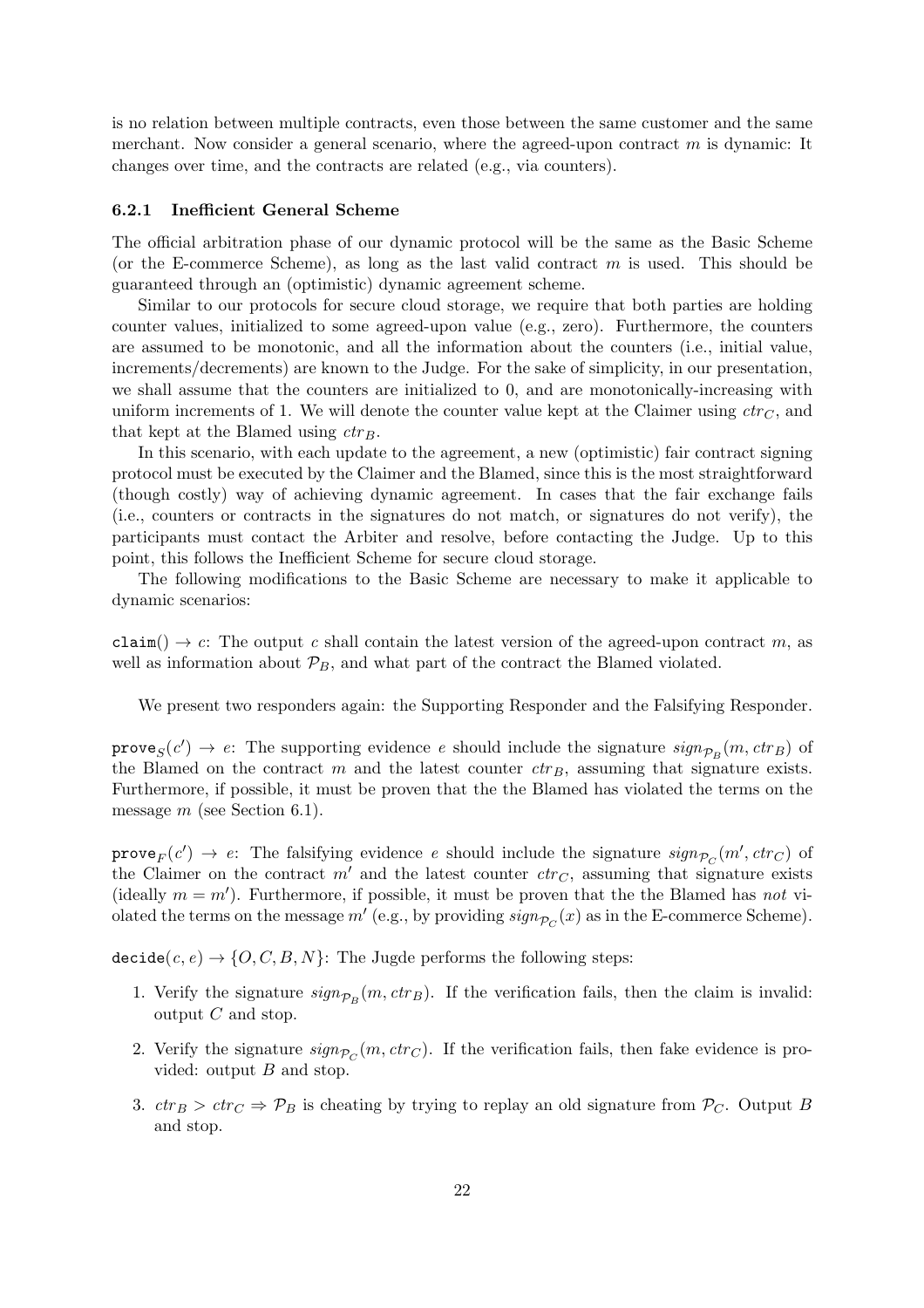- 4.  $ctr_C > str_B \Rightarrow \mathcal{P}_C$  is cheating by trying to replay an old signature from  $\mathcal{P}_B$ . Output C and stop.
- 5.  $ctr_B = str_C \Rightarrow$  If  $m \neq m'$  then direct both parties to the Arbiter (this is a fair exchange problem). Otherwise, this means  $P_C$  and  $P_B$  agree on the latest contract  $m = m'$ , and the Judge processes further evidence (digital or real) as in Section 6.1 and decides accordingly.

**Theorem 6.2.** If the digital signature scheme used is secure against existential forgery  $[44]^{17}$ , *and the signatures are exchanged using an (optimistic) dynamic agreement protocol, then the Inefficient General Scheme is a secure official arbitration scheme.*

*Proof.* The proof for all the steps until counters match is identical to the first three paragraphs of the proof of the Inefficient Scheme. When both the signed counters and contract *m* match, the resolution proceeds as in Section 6.1, and thus that proof applies here directly.  $\Box$ 

#### **6.2.2 Efficient General Scheme**

We are still considering the dynamic scenario, and will present our efficient scheme for general agreements. We employ our novel idea for an efficient optimistic dynamic agreement protocol, as in our Efficient Scheme for secure cloud storage. Thus, we still require that the initial contract-signing is performed through a fair signature exchange protocol, and therefore at the end both parties obtain each other's signatures. To be precise, the Claimer obtains the signature  $sign_{\mathcal{P}_B}(m,0)$  of the Blamed on the contract *m*, together with the initial counter value 0, and the Blamed obtains  $sign_{\mathcal{P}_C}(m, 0)$  of the Claimer on the same contract *m*, with the counter value 0. *Once this fair exchange is completed successfully, fair exchange protocols or costly cryptographic primitives are not employed* in our scheme.

After the initial agreement of signatures, the following optimistic dynamic agreement protocol is executed whenever a new version of the contract *m′* is going to replace the old contract *m*:

- 1. Both parties increment their counters.
- 2. The Claimer sends his signature  $sign_{\mathcal{P}_C}(m', circ)$  on the new contract and the updated counter value to the Blamed.
- 3. If this signature is valid and the counter value and the contract is correct, then the Blamed responds with his signature  $sign_{\mathcal{P}_B}(m', ctr_B)$  on the same new contract and the same counter value.
- 4. Upon receipt, the Claimer checks this signature, as well as the message and the counter.

During this process, if the Blamed did not receive a valid signature, then the protocol is simply aborted. Furthermore, if the Claimer sent a valid signature but did not receive a valid response, again, she should assume that the protocol is aborted and the new contract *m′* is not in place. Remember that the Claimer is expected to stop working with the Blamed if several such malicious failures occur.

On top of this efficient optimistic dynamic agreement protocol, we employ the following decision algorithm and call the resulting scheme the **Efficient General Scheme**.  $\text{decide}(c, e) \rightarrow \{O, C, B, N\}$ : The Jugde performs the following steps:

1. Verify the signature  $sign_{\mathcal{P}_B}(m,ctr_B)$ . If the verification fails, then the claim is invalid: output *C* and stop.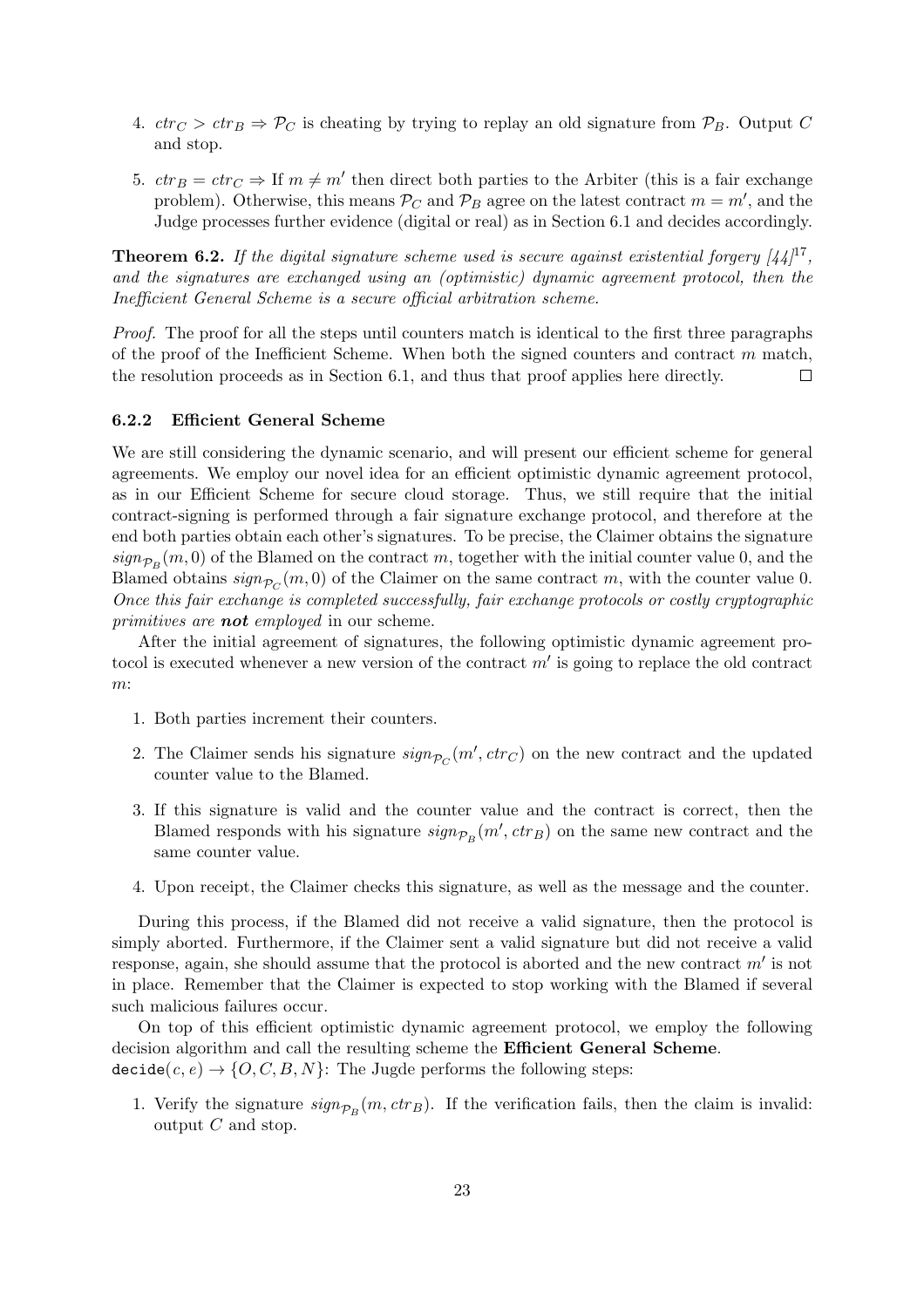- 2. Verify the signature  $sign_{\mathcal{P}_C}(m,ctr_C)$ . If the verification fails, then fake evidence is provided: output *B* and stop.
- 3.  $ctr_B > ctr_C \Rightarrow \mathcal{P}_B$  is cheating by trying to replay an old signature from  $\mathcal{P}_C$ . Output *B* and stop.
- 4.  $\text{ctr}_C > \text{ctr}_B + 1 \Rightarrow \mathcal{P}_C$  is cheating by trying to replay an old signature from  $\mathcal{P}_B$ . Output *C* and stop.
- 5.  $ctr_C = str_B + 1 \Rightarrow$  There are two possibilities in this case. (1)  $\mathcal{P}_B$  did not complete the dynamic agreement protocol (willingly or due to failures). (2) Everything went well but  $P_C$  is trying to overload the Judge. In both cases, the Claimer is expected to stop working with the Blamed if he faces problems several times. Thus, the Claimer may need to pay for such requests after some number of free resolutions. Output *N* and stop.
- 6.  $ctr_B = str_C \Rightarrow$  If  $m \neq m'$  then again rule 5 applies. Otherwise, this means the Claimer and the Blamed agreed on the latest contract  $m = m'$ , and the Judge processes further evidence (digital or real) as in Section 6.1 and decides accordingly.

**Theorem 6.3.** If the digital signature scheme used is secure against existential forgery  $[44]^{17}$ , *the initial signatures are successfully exchanged using an (optimistic) agreement protocol (i.e., a fair contract-signing protocol [3]), and each time the contract changes the optimistic dynamic agreement protocol above is executed, then the Efficient General Scheme is a secure official arbitration scheme.*

*Proof.* Assuming the initial fair exchange protocol has completed successfully (otherwise there is no contract anyway), both parties have the initial signatures of each other: the Claimer has  $sign_{\mathcal{P}_B}(m,0)$ , and the Blamed has  $sign_{\mathcal{P}_C}(m,0)$ . The proof of dispute resolution immediately after this initial exchange is exactly the same as the proof for the Inefficient General Scheme; therefore we proceed by including at least one round of the new optimistic dynamic agreement protocol we described.

At the beginning of each round, the counters of the Claimer and the Blamed have the same value (remember that the previous exchange must have completed correctly, since otherwise they must assume the agreement is aborted, and should stop working together if this occurs repeatedly). After the increment of the counters, both parties have each other's signature with the previous counter value, obtained after the preceding successful exchange: the Claimer has  $sign_{\mathcal{P}_B}(m, ctr_B - 1)$ , and the Blamed has  $sign_{\mathcal{P}_C}(m, ctr_C - 1)$ , where  $ctr_B = circ$  denote the current counter values. Once the Claimer sends her signature to the Blamed on the updated contract  $m'$ , she still has  $sign_{\mathcal{P}_B}(m, ctr_B - 1)$ , whereas the Blamed now has  $sign_{\mathcal{P}_C}(m', ctr_C)$ .

If the Blamed does not respond with his signature now (or sends an invalid signature), then the expectation is that the Claimer considers the agreement as aborted, and stops working with the Blamed. Since we have  $ctr_C = str_B + 1$  in the signatures for this case, the Judge has the same expectation and does not perform arbitration. The main reason that no cheater can be identified in this situation is because on top of the possibility that the Blamed did not respond to the agreement, there is always the possibility that the Claimer is replaying an old signature. As usual, the participants shall be punished if this claim is repeated frequently.

Instead, if the Blamed sends his correct signature in return to the Claimer's, this means both parties have each other's latest signature: the Claimer has  $sign_{\mathcal{P}_B}(m', ctr_B)$ , and the Blamed has  $sign_{\mathcal{P}_C}(m', ctr_C)$  with  $ctr_S = ctr_C$ . At this point, the protocol becomes the same as the Inefficient Scheme for the purposes of dispute-resolution, and therefore the same proof applies here.  $\Box$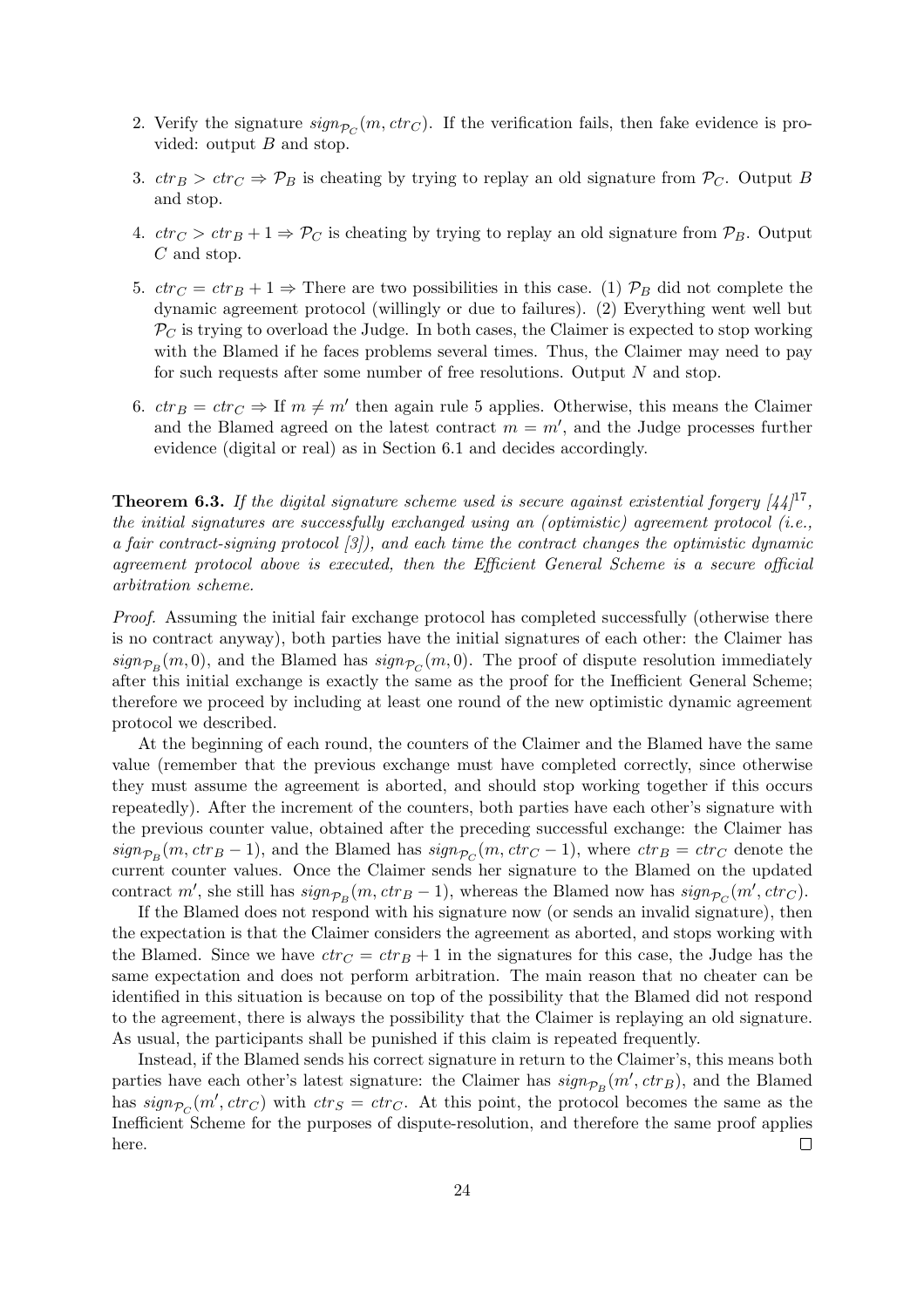Note the important difference from the Efficient Scheme for secure cloud storage: The case  $ctr<sub>C</sub> = str<sub>B</sub> + 1$  for secure cloud storage can be handled automatically by running the PrepareUpdate*,* PerformUpdate*,* VerifyUpdate mechanism of the underlying DPDP protocol. In our Efficient General Protocol, if the underlying agreement has the property that the next value *m′* of the contract follows a structure from the previous value *m* of it, and there is a proof that can show that *m′* is really the value of the contract that should follow *m* based on the claim *c*, then this method can also be employed to automate the general official arbitration process. For secure cloud storage, the server proves that the next metadata is  $M'$  if one performs the update *F ′* in the client's claim on top of the data that corresponds to the metadata *M* .

Authenticated data structures present such an opportunity to use our Efficient General Scheme; they provide a summary of the data structure (essentially the metadata) that can be used for verification purposes. Then, when an update on the authenticated structure is requested, a new metadata is produced such that it can be proven that the new metadata does indeed correspond to the new data structure summary after the update is performed on top of the data structure whose summary was the old metadata. This means our Efficient General Scheme can be applied, in an automated manner, on top of any *dynamic authenticated data structure*, including authenticated skip lists [63], authenticated hash tables [64], and many other authenticated data structures [36, 62], where updates can be proven.

## **ACKNOWLEDGEMENTS**

This work is supported by TÜBİTAK, the Scientific and Technological Research Council of Turkey. We also thank Anna Lysyanskaya, C. Chris Erway, and Charalampos Papamanthou for their useful discussions during the initial phases of this paper.

## **References**

- [1] N. Asokan, M. Schunter, and M. Waidner. Optimistic protocols for fair exchange. In *ACM CCS*, 1997.
- [2] N. Asokan, V. Shoup, and M. Waidner. Optimistic fair exchange of digital signatures. In *EUROCRYPT*, 1998.
- [3] N. Asokan, V. Shoup, and M. Waidner. Optimistic fair exchange of digital signatures. *IEEE Selected Areas in Communications*, 18:591–610, 2000.
- [4] G. Ateniese. Efficient verifiable encryption (and fair exchange) of digital signatures. In *ACM CCS*, 1999.
- [5] G. Ateniese, R. Burns, R. Curtmola, J. Herring, L. Kissner, Z. Peterson, and D. Song. Provable data possession at untrusted stores. In *ACM CCS*, 2007.
- [6] G. Ateniese, S. Kamara, and J. Katz. Proofs of storage from homomorphic identification protocols. In *ASIACRYPT*, 2009.
- [7] G. Avoine and S. Vaudenay. Optimistic fair exchange based on publicly verifiable secret sharing. In *ACISP*, 2004.
- [8] F. Bao, R. Deng, and W. Mao. Efficient and practical fair exchange protocols with off-line ttp. In *IEEE Security and Privacy*, 1998.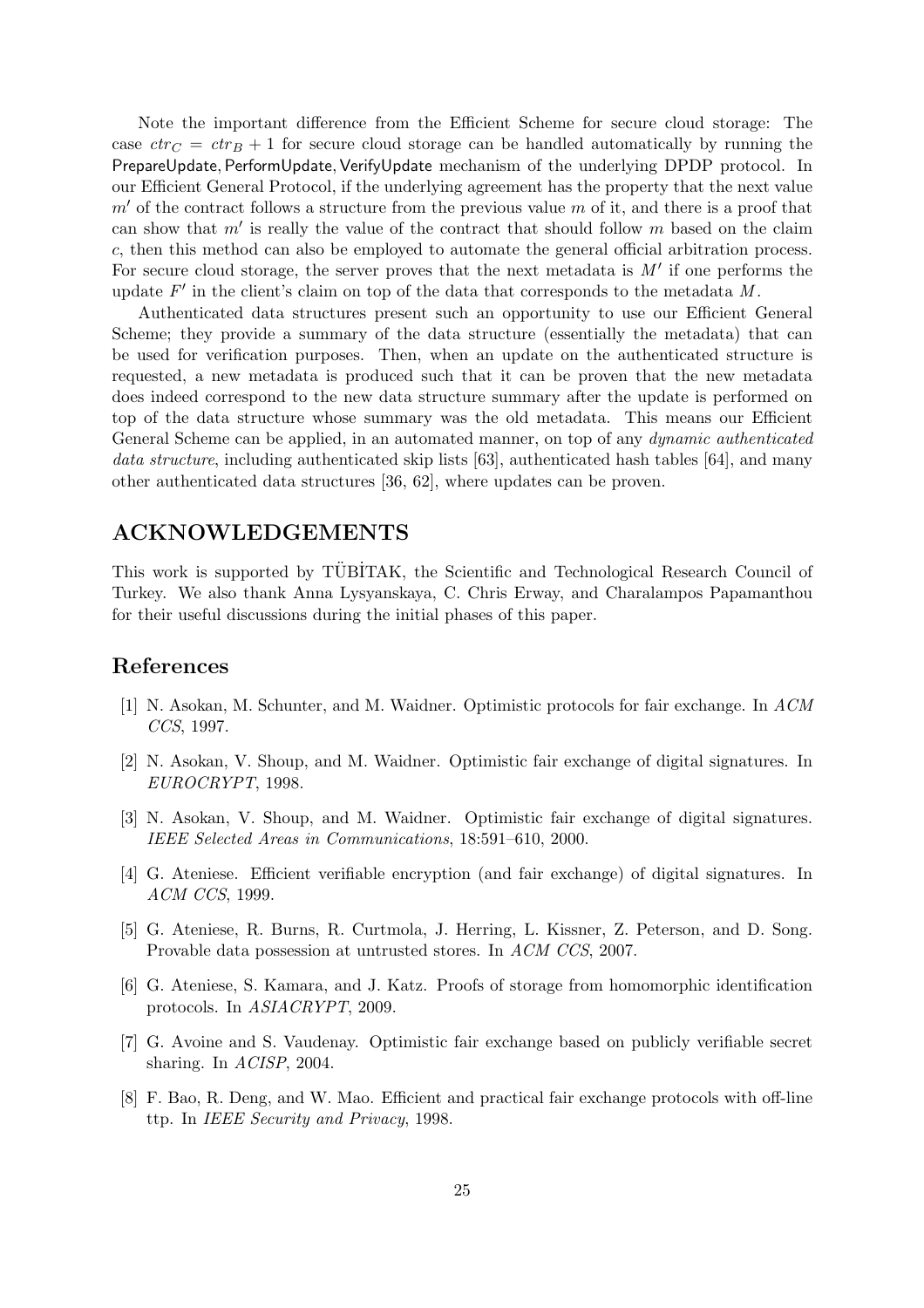- [9] M. Belenkiy, M. Chase, C. Erway, J. Jannotti, A. Küpçü, and A. Lysyanskaya. Incentivizing outsourced computation. In *NetEcon*, 2008.
- [10] M. Belenkiy, M. Chase, C. Erway, J. Jannotti, A. Küpçü, A. Lysyanskaya, and E. Rachlin. Making p2p accountable without losing privacy. In *ACM WPES*, 2007.
- [11] M. Bellare and O. Goldreich. On defining proofs of knowledge. In *CRYPTO*, 1992.
- [12] S. M. Bellovin and M. Merritt. Encrypted key exchange: Password-based protocols secure against dictionary attacks. In *IEEE Security and Privacy*, 1992.
- [13] S. M. Bellovin and M. Merritt. Augmented encrypted key exchange: A password-based protocol secure against dictionary attacks and password file compromise. In *ACM CCS*, 1993.
- [14] M. Ben-Or, R. Canetti, and O. Goldreich. Asynchronous secure computation. In *STOC*, 1993.
- [15] M. Ben-Or, O. Goldreich, S. Micali, and R. L. Rivest. A fair protocol for signing contracts. *IEEE Transactions on Information Theory*, 36:40–46, 1990.
- [16] K. D. Bowers, A. Juels, and A. Oprea. Hail: A high-availability and integrity layer for cloud storage. In *ACM CCS*, 2009.
- [17] X. Boyen. Hpake: Password authentication secure against cross-site user impersonation. In *CANS*, 2009.
- [18] S. Brands. *Rethinking Public Key Infrastructures and Digital Certificates: Building in Privacy*. MIT Press, 2000.
- [19] Brownie cashlib cryptographic library. http://github.com/brownie/cashlib.
- [20] J. Camenisch and I. Damgard. Verifiable encryption, group encryption, and their applications to group signatures and signature sharing schemes. In *ASIACRYPT*, 2000.
- [21] J. Camenisch and A. Lysyanskaya. An efficient system for non-transferable anonymous credentials with optional anonymity revocation. In *EUROCRYPT*, 2001.
- [22] J. Camenisch and A. Lysyanskaya. A signature scheme with efficient protocols. In *SCN*, 2002.
- [23] J. Camenisch, A. Lysyanskaya, and M. Meyerovich. Endorsed e-cash. In *IEEE Security and Privacy*, 2007.
- [24] J. Camenisch and V. Shoup. Practical verifiable encryption and decryption of discrete logarithms. In *CRYPTO*, 2003.
- [25] R. Canetti, U. Feige, O. Goldreich, and M. Naor. Adaptively secure multi-party computation. In *STOC*, 1996.
- [26] R. Canetti, Y. Lindell, R. Ostrovsky, and A. Sahai. Universally composable two-party and multi-party secure computation. In *STOC*, pages 494–503, 2002.
- [27] D. Chaum. Blind signatures for untraceable payments. In *CRYPTO*, 1982.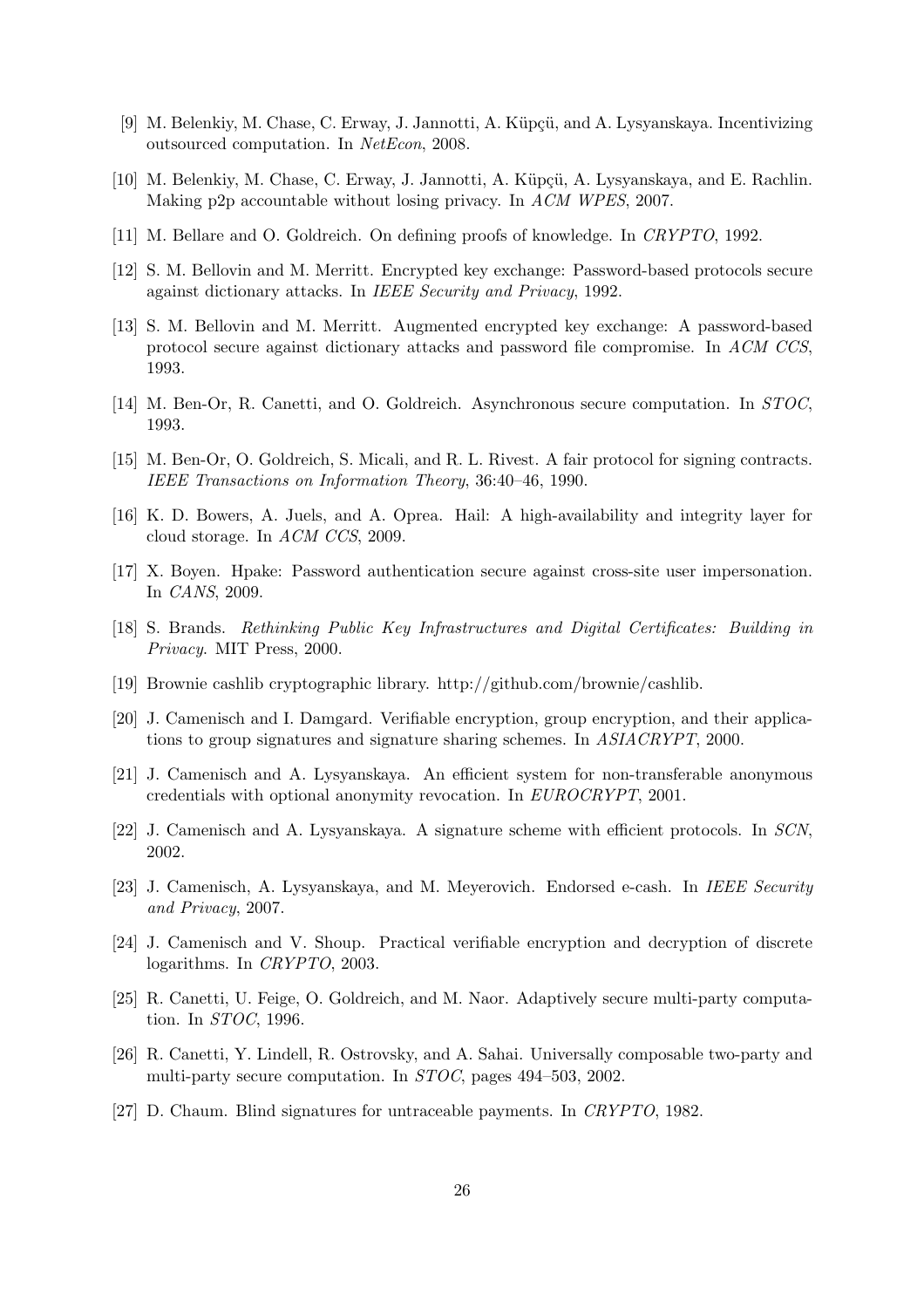- [28] D. Chaum, B. den Boer, E. van Heyst, S. Mjlsnes, and A. Steenbeek. Efficient offline electronic checks (extended abstract). In *EUROCRYPT*, 1990.
- [29] R. Curtmola, O. Khan, R. Burns, and G. Ateniese. Mr-pdp: Multiple-replica provable data possession. In *ICDCS*, 2008.
- [30] I. Damgard and E. Fujisaki. A statistically-hiding integer commitment scheme based on groups with hidden order. In *ASIACRYPT*, 2002.
- [31] W. Diffie and M. E. Hellman. New directions in cryptography. *IEEE Transactions on Information Theory*, 22:644–654, 1976.
- [32] R. Dingledine, N. Mathewson, and P. Syverson. Tor: The second-generation onion router. In *USENIX Security*, 2004.
- [33] Y. Dodis, P. J. Lee, and D. H. Yum. Optimistic fair exchange in a multi-user setting. In *PKC*, 2007.
- [34] Y. Dodis, S. Vadhan, and D. Wichs. Proofs of retrievability via hardness amplification. In *TCC*, 2009.
- [35] J. R. Douceur. The sybil attack. In *IPTPS*, 2002.
- [36] C. Dwork, M. Naor, G. N. Rothblum, and V. Vaikuntanathan. How efficient can memory checking be? In *TCC*, 2009.
- [37] C. Erway, A. Küpçü, C. Papamanthou, and R. Tamassia. Dynamic provable data possession. In *ACM CCS*, 2009.
- [38] E. Fujisaki and T. Okamoto. Statistical zero knowledge protocols to prove modular polynomial relations. In *CRYPTO*, 1997.
- [39] J. A. Garay, M. Jakobsson, and P. MacKenzie. Abuse-free optimistic contract signing. In *CRYPTO*, 1999.
- [40] C. Gentry, P. MacKenzie, and Z. Ramzan. A method for making password-based key exchange resilient to server compromise. In *CRYPTO*, 2006.
- [41] O. Goldreich, S. Micali, and A. Wigderson. How to play any mental game. In *STOC*, 1987.
- [42] O. Goldreich, S. Micali, and A. Wigderson. Proofs that yield nothing but their validity or all languages in np have zero-knowledge proof systems. *Journal of ACM*, 38:728, 1991.
- [43] S. Goldwasser, S. Micali, and C. Rackoff. The knowledge complexity of interactive proof systems. *SIAM Journal on Computing*, 18:208, 1989.
- [44] S. Goldwasser, S. Micali, and R. Rivest. A digital signature scheme secure against adaptive chosen-message attacks. *SIAM Journal on Computing*, 17:281–308, Apr. 1988.
- [45] S. Goldwasser, S. Micali, and A. Yao. Strong signature schemes. In *STOC*, 1983.
- [46] D. P. Jablon and W. Ma. Strong password-only authenticated key exchange. *ACM Computer Communications Review*, 26:5–26, 1996.
- [47] A. Juels and B. S. Kaliski. PORs: Proofs of retrievability for large files. In *ACM CCS*, 2007.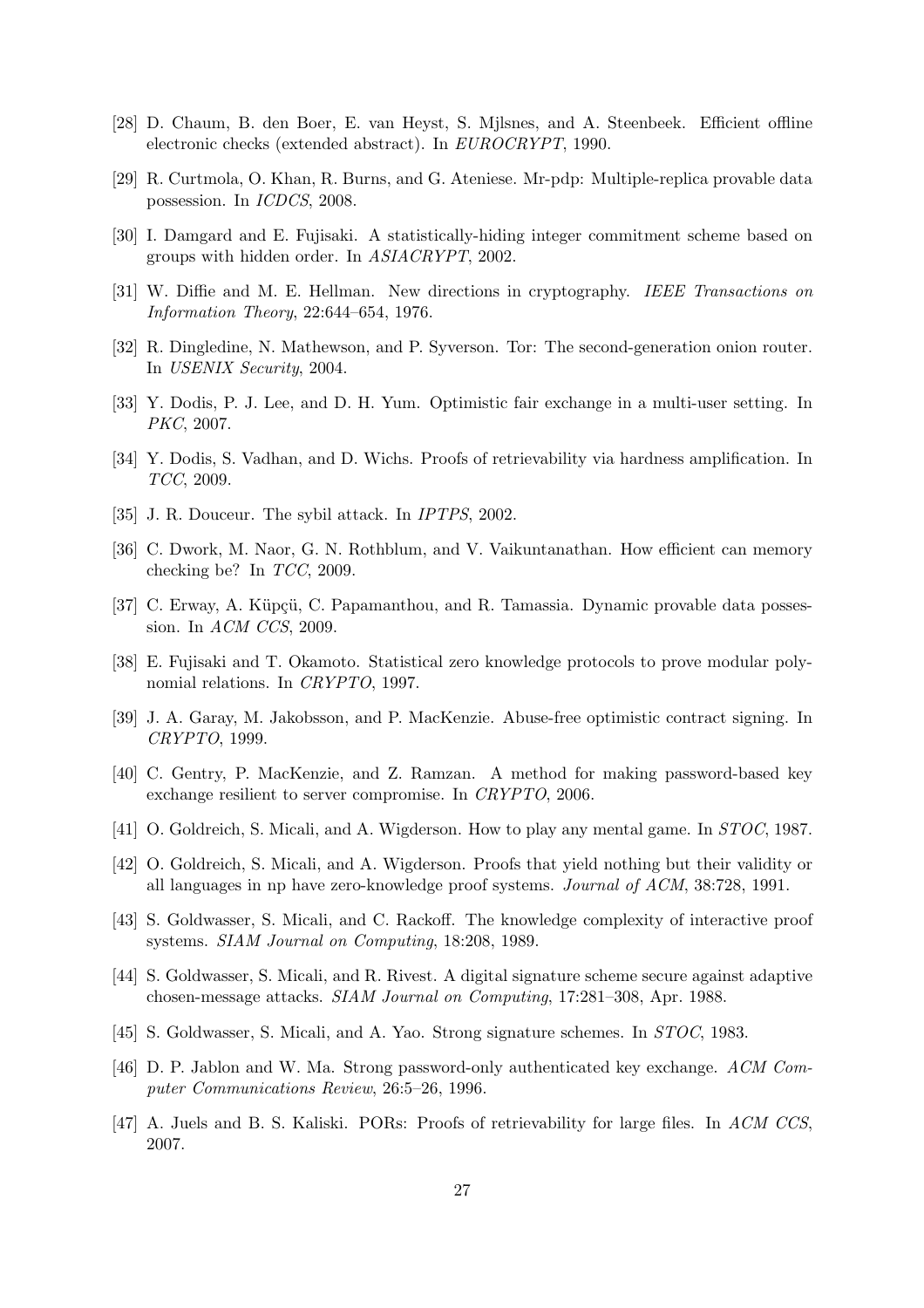- [48] S. Kamara and K. Lauter. Cryptographic cloud storage. In *FC*, 2010.
- [49] A. Küpçü. *Efficient Cryptography for the Next Generation Secure Cloud*. PhD thesis, Brown University, 2010.
- [50] A. Küpçü. *Efficient Cryptography for the Next Generation Secure Cloud: Protocols, Proofs, and Implementation*. Lambert Academic Publishing, 2010.
- [51] A. Küpçü and A. Lysyanskaya. Optimistic fair exchange with multiple arbiters. In *ES*-*ORICS*, 2010.
- [52] A. K¨up¸c¨u and A. Lysyanskaya. Usable optimistic fair exchange. In *CT-RSA*, 2010.
- [53] A. Küpçü and A. Lysyanskaya. Usable optimistic fair exchange. *Computer Networks*, 56:50–63, 2012.
- [54] A. Y. Lindell. Legally-enforceable fairness in secure two-party computation. In *CT-RSA*, 2008.
- [55] Y. Lindell. Anonymous authentication. *Journal of Privacy and Confidentiality*, 2:35–63, 2010.
- [56] P. D. MacKenzie, T. Shrimpton, and M. Jakobsson. Threshold password-authenticated key exchange. In *CRYPTO*, 2002.
- [57] O. Markowitch and S. Saeednia. Optimistic fair exchange with transparent signature recovery. In *FC*, 2001.
- [58] S. Meiklejohn, C. Erway, A. Küpçü, T. Hinkle, and A. Lysyanskaya. Zkpdl: Enabling efficient implementation of zero-knowledge proofs and electronic cash. In *USENIX Security*, 2010.
- [59] S. Micali. Simple and fast optimistic protocols for fair electronic exchange. In *PODC*, 2003.
- [60] NIST. Digital signature standard (dss). *FIPS PUB 186-3*, 2009.
- [61] H. Pagnia and F. C. Gartner. On the impossibility of fair exchange without a trusted third party. Technical report, Darmstadt University of Technology TUD-BS-1999-02, 1999.
- [62] C. Papamanthou. *Cryptography for Efficiency: New Directions in Authenticated Data Structures*. PhD thesis, Brown University, 2011.
- [63] C. Papamanthou and R. Tamassia. Time and space efficient algorithms for two-party authenticated data. In *ICICS*, 2007.
- [64] C. Papamanthou, R. Tamassia, and N. Triandopoulos. Authenticated hash tables. In *ACM CCS*, 2008.
- [65] T. P. Pedersen. Non-interactive and information-theoretic secure verifiable secret sharing. In *CRYPTO*, 1991.
- [66] C. Schnorr. Efficient signature generation by smart cards. *Journal of Cryptology*, 4:161–174, 1991.
- [67] H. Shacham and B. Waters. Compact proofs of retrievability. In *ASIACRYPT*, 2008.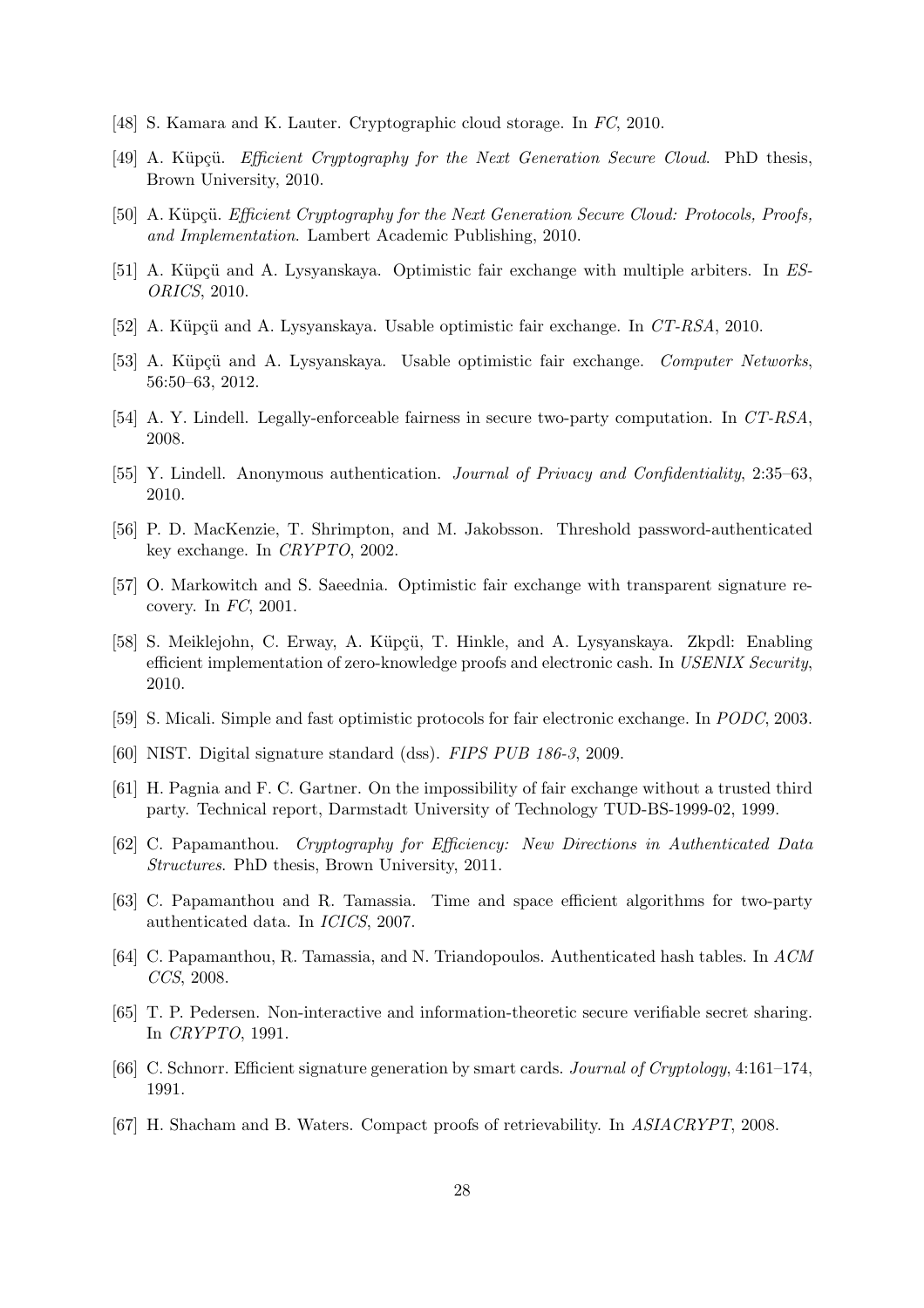- [68] M. A. Shah, R. Swaminathan, and M. Baker. Privacy-preserving audit and extraction of digital contents. Technical report, HP Labs Technical Report No. HPL-2008-32, 2008.
- [69] C. Wang, Q. Wang, K. Ren, and W. Lou. Privacy-preserving public auditing for data storage security in cloud computing. In *INFOCOM*, 2010.
- [70] Q. Wang, C. Wang, J. Li, K. Ren, and W. Lou. Enabling public veriability and data dynamics for storage security in cloud computing. In *ESORICS*, 2009.
- [71] A. C.-C. Yao. How to generate and exchange secrets. In *FOCS*, 1986.
- [72] Q. Zheng and S. Xu. Fair and dynamic proofs of retrievability. In *CODASPY*, 2011.

## **A Additional Definitions**

### **A.1 DPDP Algorithms [37]**

In this section, we repeat the DPDP algorithm definitions by Erway et al. [37]. In general, the algorithms presented below are all considered to be probabilistic polynomial-time algorithms.

- KeyGen( $1^k$ )  $\rightarrow$  {sk, pk} is run by the client. Its input is a security parameter, and it outputs a secret key and a public key. The client stores both keys, and sends the public key to the server.
- PrepareUpdate(sk, pk, F, info,  $M_c$ )  $\rightarrow$  {e(F), e(info), e(M)} is run by the client. The keys are input to the algorithm, as well as information about the update and the updated data. The output is an encoded version of the updated data, as well as corresponding information (e.g., updated block number), and a new metadata. The client sends this update information and encoded data to the server.
- PerformUpdate(pk,  $F_{i-1}, M_{i-1}, e(F), e(\text{info}), e(M)) \rightarrow \{F_i, M_i, M'_c, P_{M'_c}\}$  is run by the server after receiving an update request. The server knows the previous versions of the file and the metadata. Using the update information sent by the client, the server updates the data and the metadata. Then, the server sends the updated metadata and associated proof to the client.
- Verify $\sf{Update}(\sf{sk}, \sf{pk}, \sf{F}, \sf{info}, \mathit{M}_c, \mathit{M}'_c, \mathit{P}_{\mathit{M}'_c}) \rightarrow \{\sf{accept}, \sf{reject}\} \text{ is run by the client to verify the } \sf{f} \text{ to } \sf{N}'_c \text{ to } \sf{N}'_c \text{ to } \sf{N}'_c \text{ to } \sf{N}'_c \text{ to } \sf{N}'_c \text{ to } \sf{N}'_c \text{ to } \sf{N}'_c \text{ to } \sf{N}'_c \text{ to } \sf{N}'_c \text{ to } \sf{N}'_c \text{ to$ proof sent by the server. It either accepts or rejects.
- Challenge(sk, pk,  $M_c$ )  $\rightarrow$  { $c$ } is run by the client. The goal is to output some random challenge to send to the server to check for integrity.
- Prove(pk,  $F_i$ ,  $M_i$ ,  $c$ )  $\rightarrow$  {P} is run by the server after receiving a challenge. The server must output the corresponding proof and send to the client.
- Verify(sk, pk,  $M_c$ ,  $c$ ,  $P$ )  $\rightarrow$  {accept, reject} is run by the client to verify the proof sent by the server in response to the client's challenge. If the algorithms accepts, the client can rest assured that her file is kept intact.

Following Erway et al. [37], static PDP schemes can be thought as a special case of this definition, where the only possible update type is *full re-write*. Thus, throughout our paper, we do not find it necessary to define static PDP schemes separately.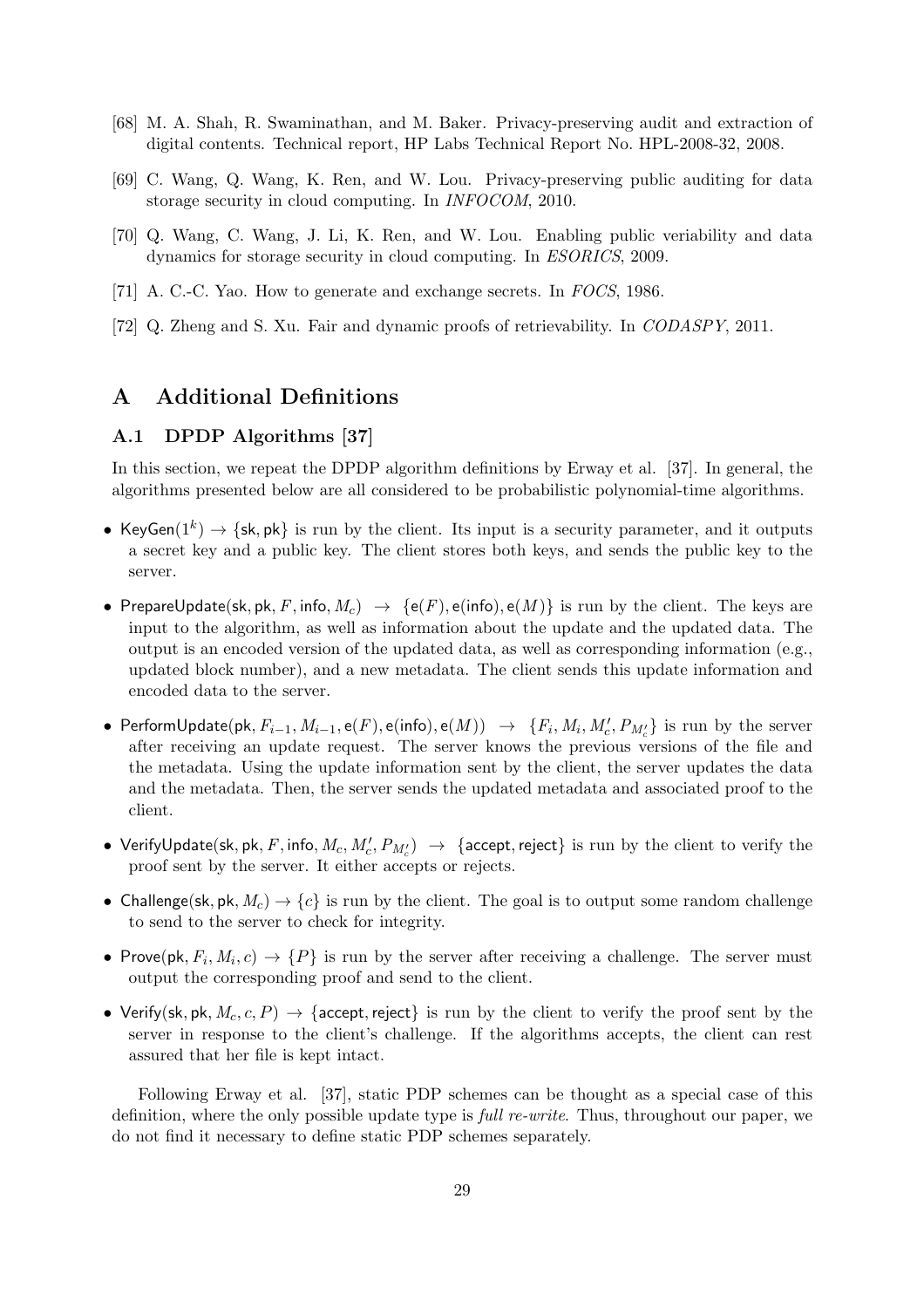### **A.2 Agreement Protocols**

For completeness, we define agreement protocols, which are *specialized fair exchange protocols*. An agreement protocol involves two parties, Alice and Bob, and a trusted authority, called the Arbiter. Note that, we will use *the Judge* to denote the authority for official arbitration, and *the Arbiter* to denote the authority for agreement. We present their functionalities separately for clarity and separation of duty; but in a real implementation they can as well be a single entity.

For an agreement protocol to work, the message that is agreed on must be **verifiable** as defined by Küpçü and Lysyanskaya [53]. Informally, *agreement requires that the agreed-upon message can be verified by some algorithm for correctness of the actions of agreeing parties* (some sort of either supporting or falsifying proof is necessary; we direct the reader to [53] for a formal definition). It is enough if one party can generate a proof that is verified using the verification function associated with the fair exchange protocol. Henceforth, to be consistent with the definitions above, we shall assume the party who can generate such a proof is the Responder. Furthermore, for the simplicity of the presentation, we will present an agreement protocol between Alice and Bob, and later on assume they are the Claimer and the Blamed. An agreement protocol for a static message is just a fair exchange protocol. In an optimistic agreement protocol, just as in an optimistic fair exchange protocol [3], the Arbiter gets involved only in case of a dispute.

**Definition A.1** ((Optimistic) Agreement Protocol)**.** *An (optimistic) agreement protocol for a message m is an (optimistic) fair exchange protocol at the end of which Alice obtains the signature of Bob on the message (sign* $_B(m)$ ) and Bob obtains the signature of Alice on the *message (sign* $_A(m)$ ), or both parties obtain no such signatures.

We will not repeat the definition of an (optimistic) fair exchange protocol here, but instead redirect the reader to previous work [3, 2, 1, 52, 53, 59, 4, 33, 51]. Since fair exchange cannot be performed without a trusted third party [61], agreement protocols will also employ an arbiter.

An agreement protocol for a dynamic message needs to make sure both parties *agree on the latest version of the message*. Again, at least one of the parties must be able to prove that the message is correctly formed based on the rules of an associated contract (and hence passes the verification check done by the Arbiter). This evidence must also prove that this message is the latest version of the message. To prove that something is the latest version, we shall use monotonic counters. As long as the monotonicity of the counter is well-defined and known by the Arbiter, it does not matter how the counter is implemented. For example, the counter may be monotonically incremented starting at 0, or it may be represented by a monotonically decreasing series of primes starting at 96079.

**Definition A.2** ((Optimistic) Dynamic Agreement Protocol)**.** *An (optimistic) dynamic agreement protocol for a list of messages m<sup>i</sup> is an (optimistic) fair exchange protocol where Alice obtains the signature of Bob on the message and the counter*  $(sign_B(m_i,i))$  *and Bob obtains the signature of Alice on the message and the counter*  $(sign_A(m_i, i))$  *at the end of the round represented by the counter i, or both parties obtain no such signatures at that round.*

The definition implies that an (optimistic) dynamic agreement protocol can be constructed by performing an (optimistic) agreement protocol at each round, sequentially. However, this is not necessarily the only way of achieving dynamic agreement.

Finally, note that the definitions can be relaxed to have the message signed by Alice and Bob be different, in a straightforward way.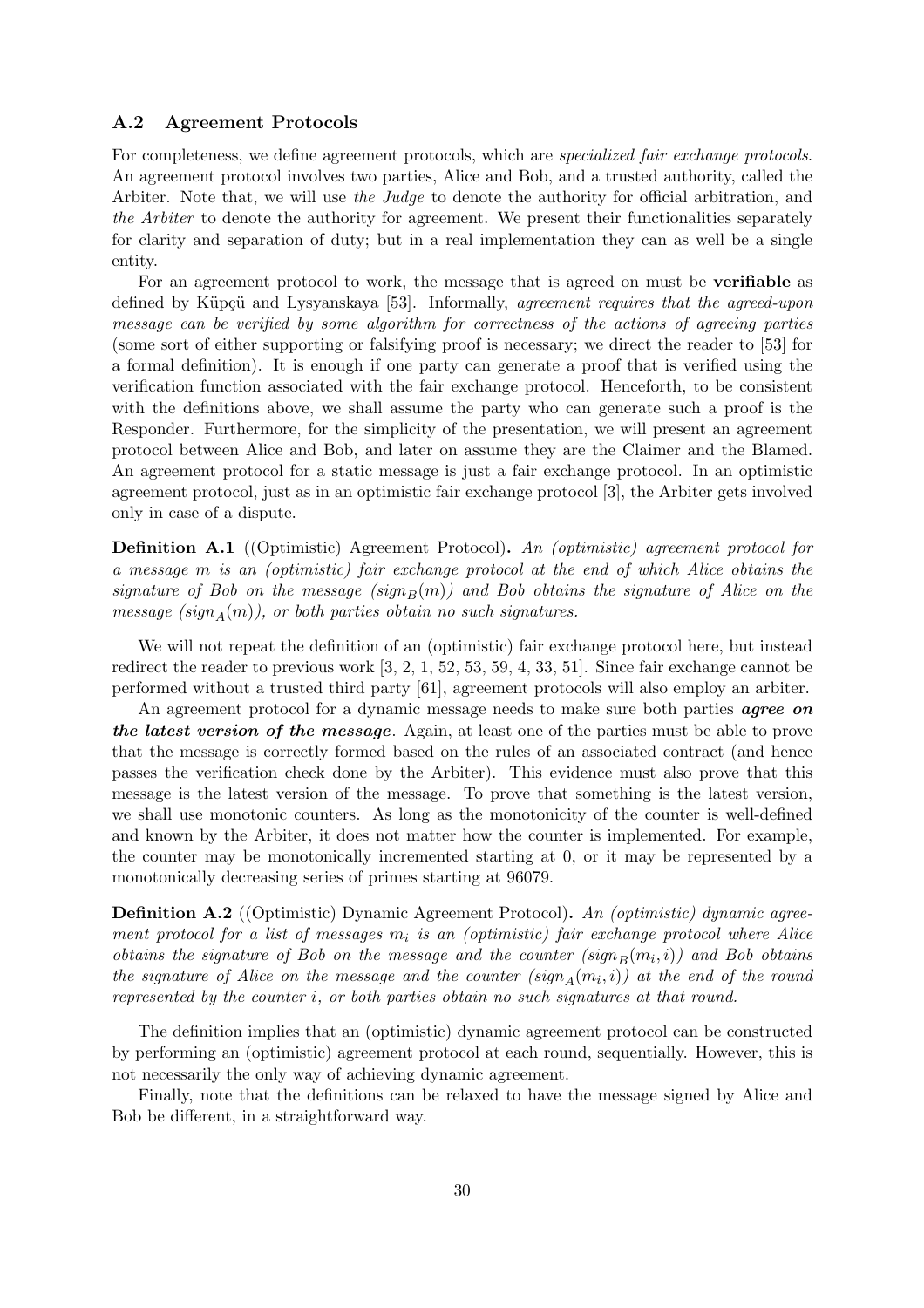## **B Analysis and Future Work**

The security of all our schemes have been proven. In this section, we will have a semi-formal analysis of privacy and other properties of our protocols, mainly concentrating on the automatedpayment official arbitration scheme, and mention possible future work.

Our protocols are designed to protect the **privacy of the client**. There are only two pieces of information that can identify the client during resolution: the public key of the client and the payment (assuming IP address does not identify the client; anonymous-routing techniques may be employed [32] if necessary). If the client chooses a new public key  $pk_C$  for each contract, and if the payments are made using e-cash [27], none of these can be used to identify the client. Moreover, the Judge only needs to know that the contacting party is a client, not who she is. This can be achieved using standard techniques (see [3, 53]) employing one-way functions, or simply via signatures, since the public key of the same client may be different in each contract. Furthermore, the client can always store (independently) encrypted blocks at the untrusted server, hence keeping even the file itself private (even from the Judge). We assume that the metadata itself is not enough for identifying the client (or the file). This is the case in the Erway et al. construction [37] where the metadata is the hashed root of a skip list data structure, and the Ateniese et al. construction [5] where the metadata is just an RSA group information and a pseudorandom function key.

Since in a real scenario we expect servers to be well-known entities, our focus is on client anonymity. If the server anonymity is not desired (while keeping the client anonymous), the server warranty can be made using electronic checks [28, 3] instead of e-cash, thereby improving performance of our Payment Scheme. Just as in the DPDP protocol, the client needs a way to reach the server (e.g., IP address or domain name); the Judge also needs this information to request the signature from the server (and this information should be present in the contract). But the server can still pick a different signature public key for each contract. Even though our scheme also provides nice privacy-related options for the server, at this point, we do not claim that our protocol is fully peer-to-peer (p2p) friendly. It is left as future work to analyze exactly what parts of the system may be unwanted in such a privacy-preserving p2p storage system, and to fix those pieces.

Note that, throughout all our protocols, we assume an authenticated secure channel between our parties. This can be achieved using standard techniques including (password-authenticated) key exchange [31, 12, 13, 40, 46, 56, 17] or SSL/TLS. If the following mechanisms are employed, then this requirement may be relaxed during parts of our schemes:

- *•* Each contract may be associated with a random *k*-bit value picked by the client. Then, the client may sign this random value together with the counter. This prevents use of the client's signature for another contract (just in case the client does not pick a new signature key pair for each contract). The same applies to the server's signatures.
- *•* The server may also sign the proof and the counter: *sign<sup>S</sup>* (*P, ctrS*). This shows that the proof is provided by the server, eliminating the need to send it over an authenticated channel. The random contract identifier can also be used here to link this signature to the contract. In this case, the verifiable escrow for the payment in our Payment Scheme should be sent *after* receiving the metadata, but *before* receiving the proof and sending the signature on the counter. Still, this will not constitute a problem since the Arbiter will not provide the payment without the client's signature  $sign_C(ctr_C)$ , and the client will not sign the counter without the proof (thus the proof of security of our scheme remains unaffected).
- If the server signs the proof (together with the challenge sent by the client), it will be